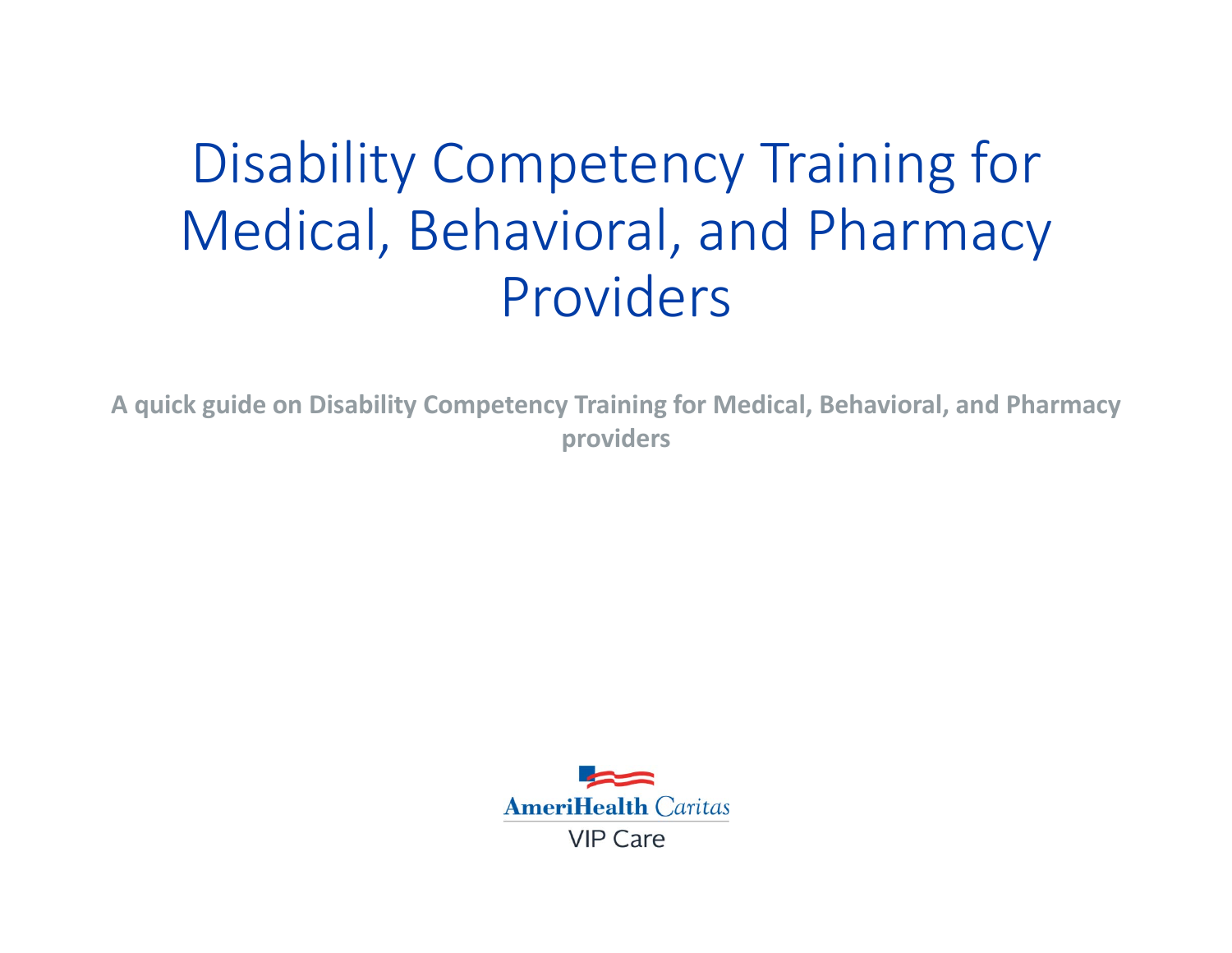#### What is a Disability?



Disability is the consequence of an impairment that may be:

- $\bullet$ Physical
- $\bullet$ **Cognitive**
- $\bullet$ Mental
- $\bullet$ Sensory
- $\bullet$ Emotional
- $\bullet$ Developmental
- •Or some combination of these

A disability may be present from birth or occur during a person's lifetime.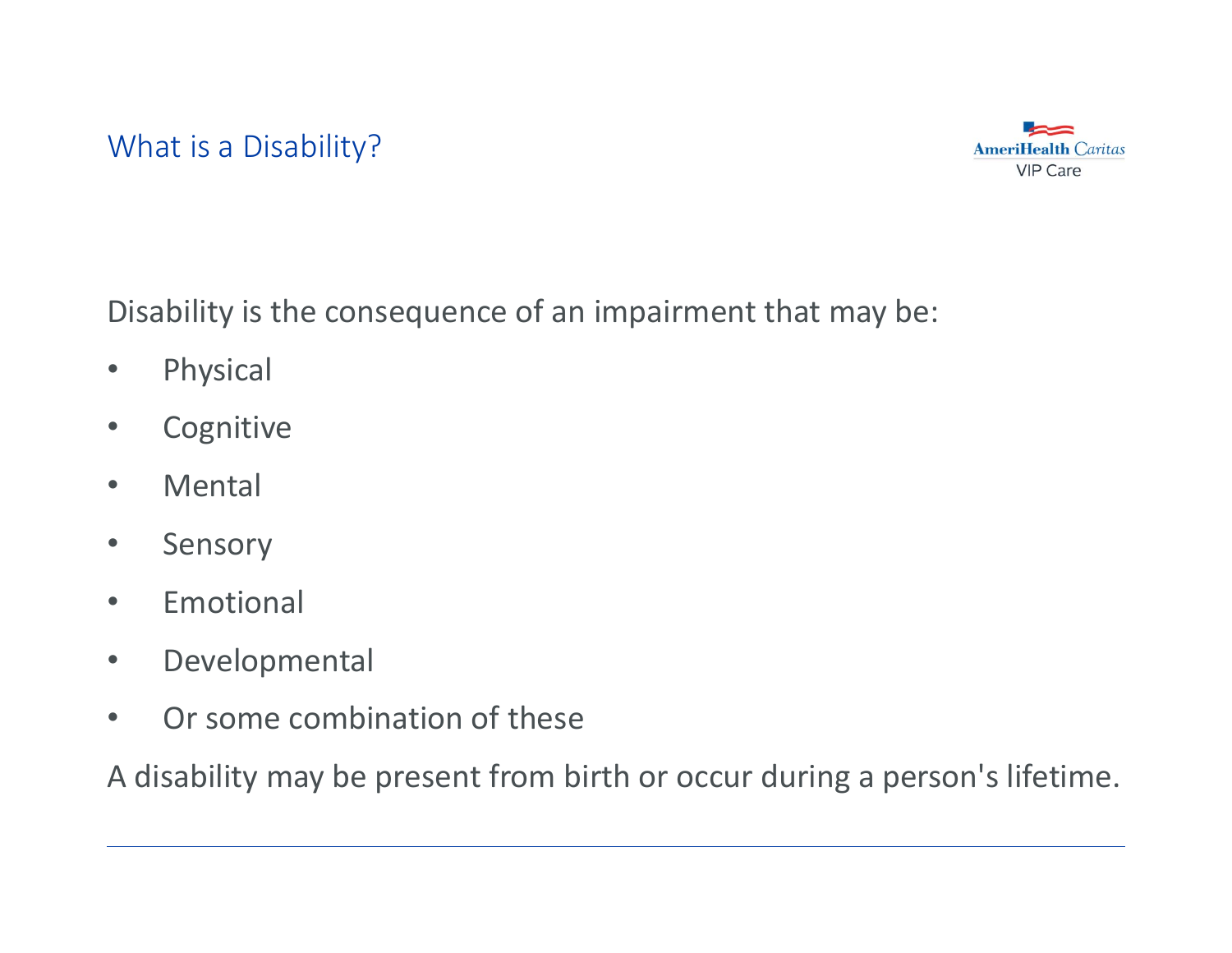# The Disability Experience



14% of adult in the U.S. have a disabling condition resulting in complex activity limitations which make them more likely to:

- $\checkmark$  Live in poverty.
- $\checkmark$  Experience material hardship.
- $\checkmark$  Have food insecurities.
- $\checkmark$  Not get needed medical or dental care.
- $\checkmark$  Not being able to pay rent, mortgage, and utility bills.

This population is:

- $\checkmark$ Disproportionately represented in racial and ethnic minority groups.
- $\checkmark$  Growing in numbers as the population ages and with technological advancements in care.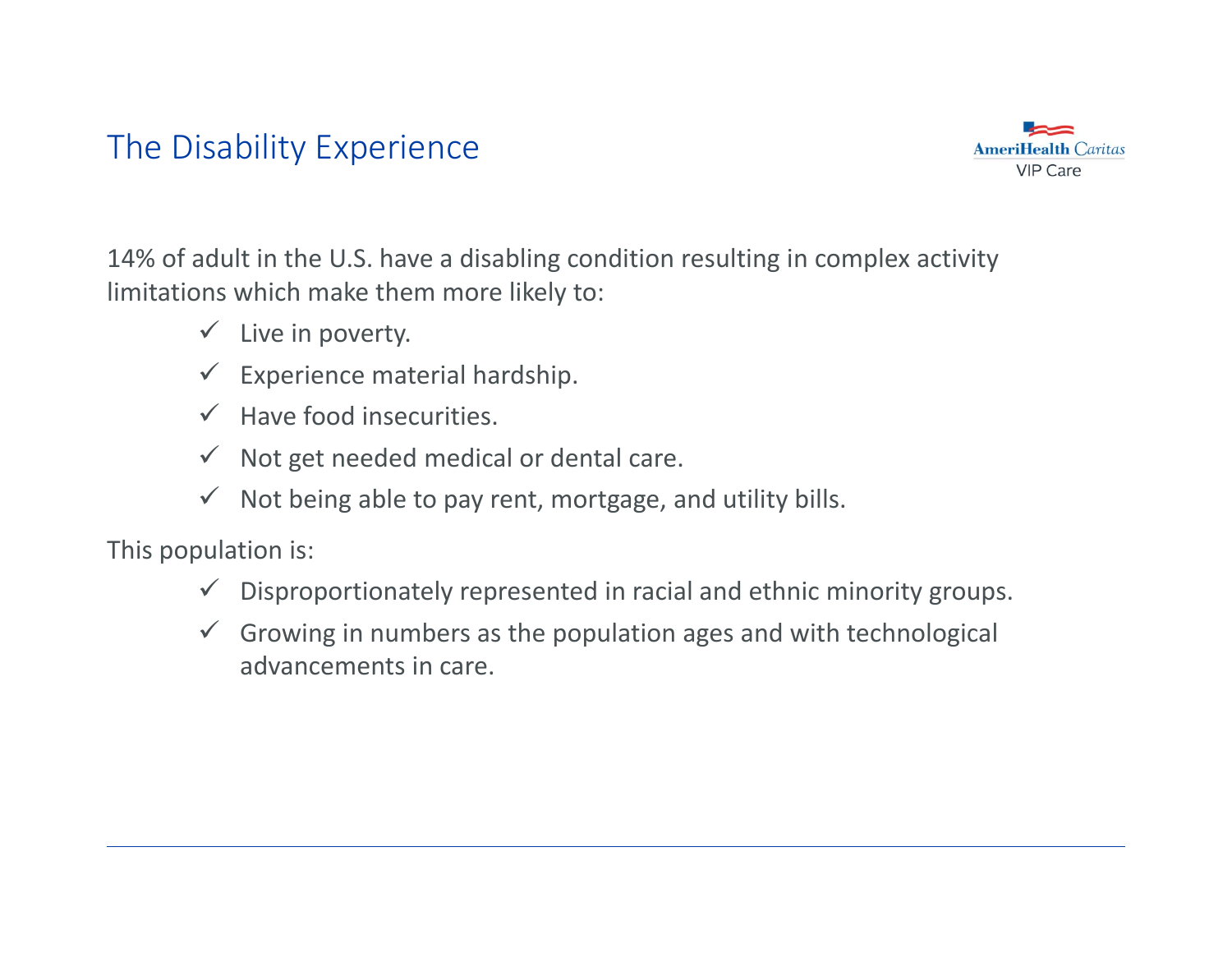# The Disability Experience



People with disabilities are more likely to:

‐Experience difficulties or delays in getting the health care they need.

‐Not have had an annual dental visit.

‐Not have had a mammogram in the past 2 years.

‐Not have had a Pap test within the past 3 years.

‐Not engage in fitness activities.

‐Have high blood pressure

Source: Healthy People 2020 website<http://www.healthypeople.gov/2020/topicsobjectives2020/nationalsnapshot.aspx?topicId=9>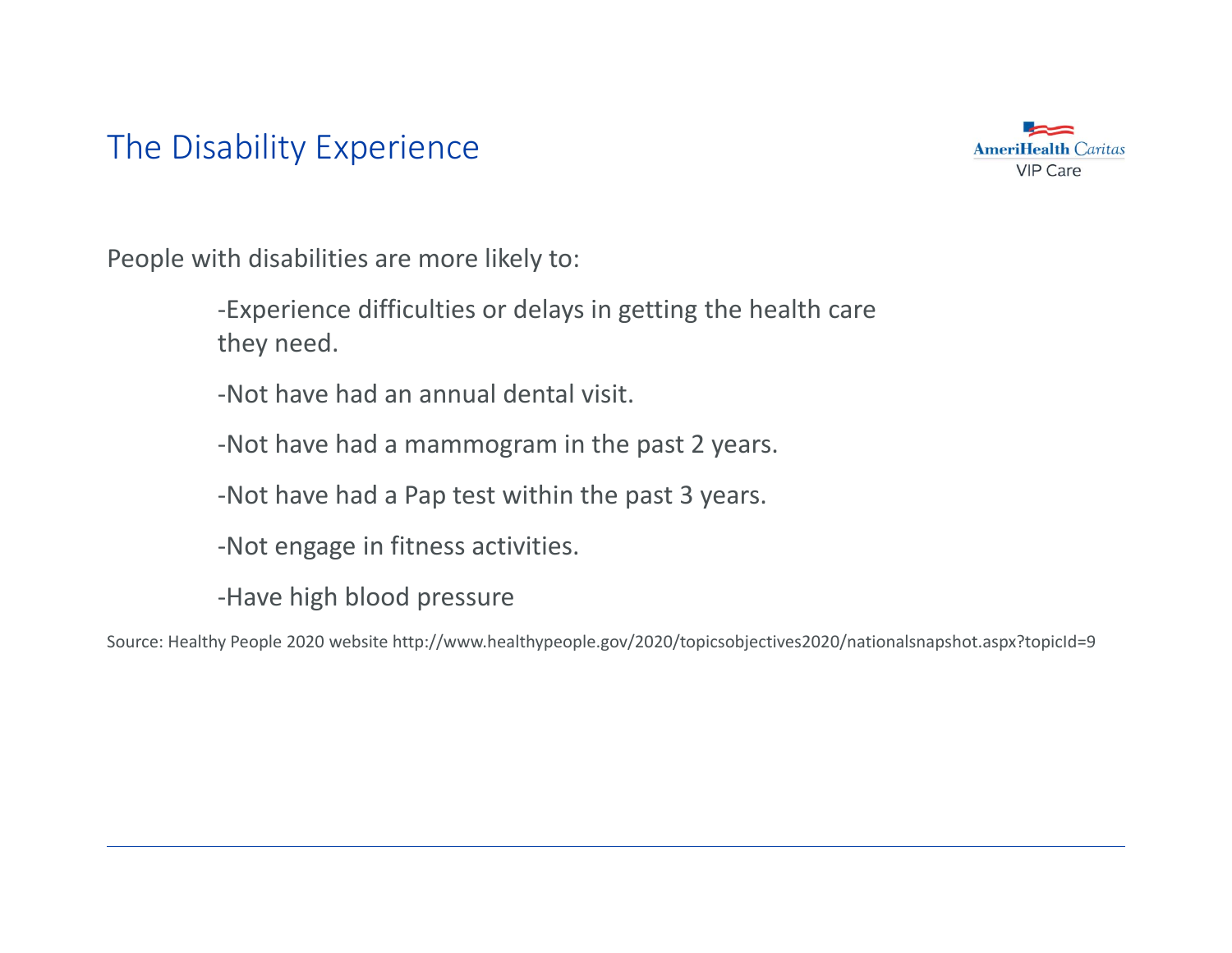# The Healthcare of Individuals with Disabilities



Care is at times:

‐Reactive.

‐Fragmented.

‐Inaccessible.

‐Standardized / uniform.

Resulting in:

‐Avoidable costs, both human and financial.

‐Misaligned incentives, leading to increasing costs.

‐Ineffective or nonexistent primary care.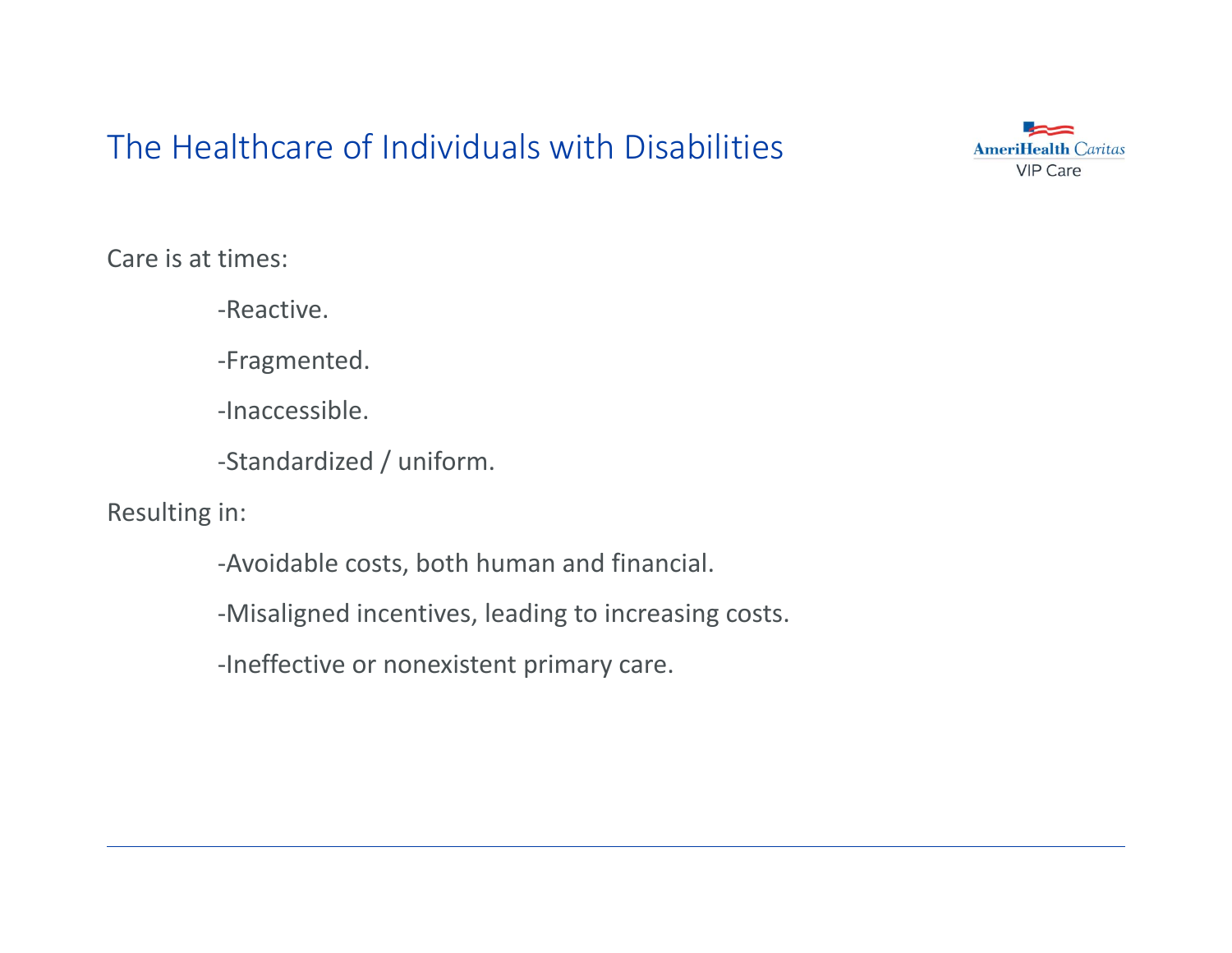Disability Competent Care and Providers



Providers of health care should understand the member's:

- 1.Experience of being disabled.
- 2.Disability itself – clinically.
- 3. Functional limitations due to the disability.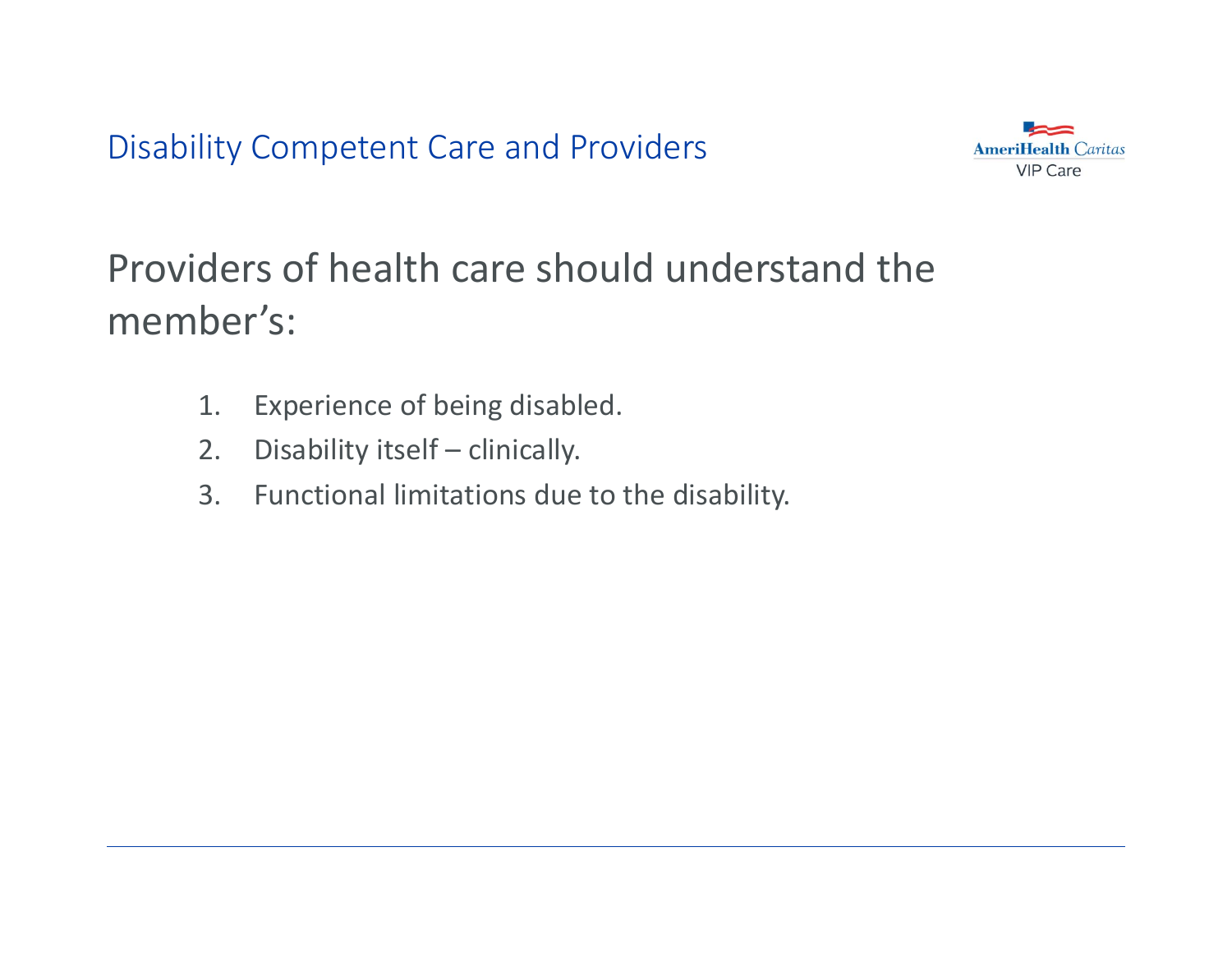The AmeriHealth Caritas VIP Care Member Rights



AmeriHealth Caritas VIP Care Members all need and expect:

- ‐Right care.
- ‐Right place.
- ‐Right time.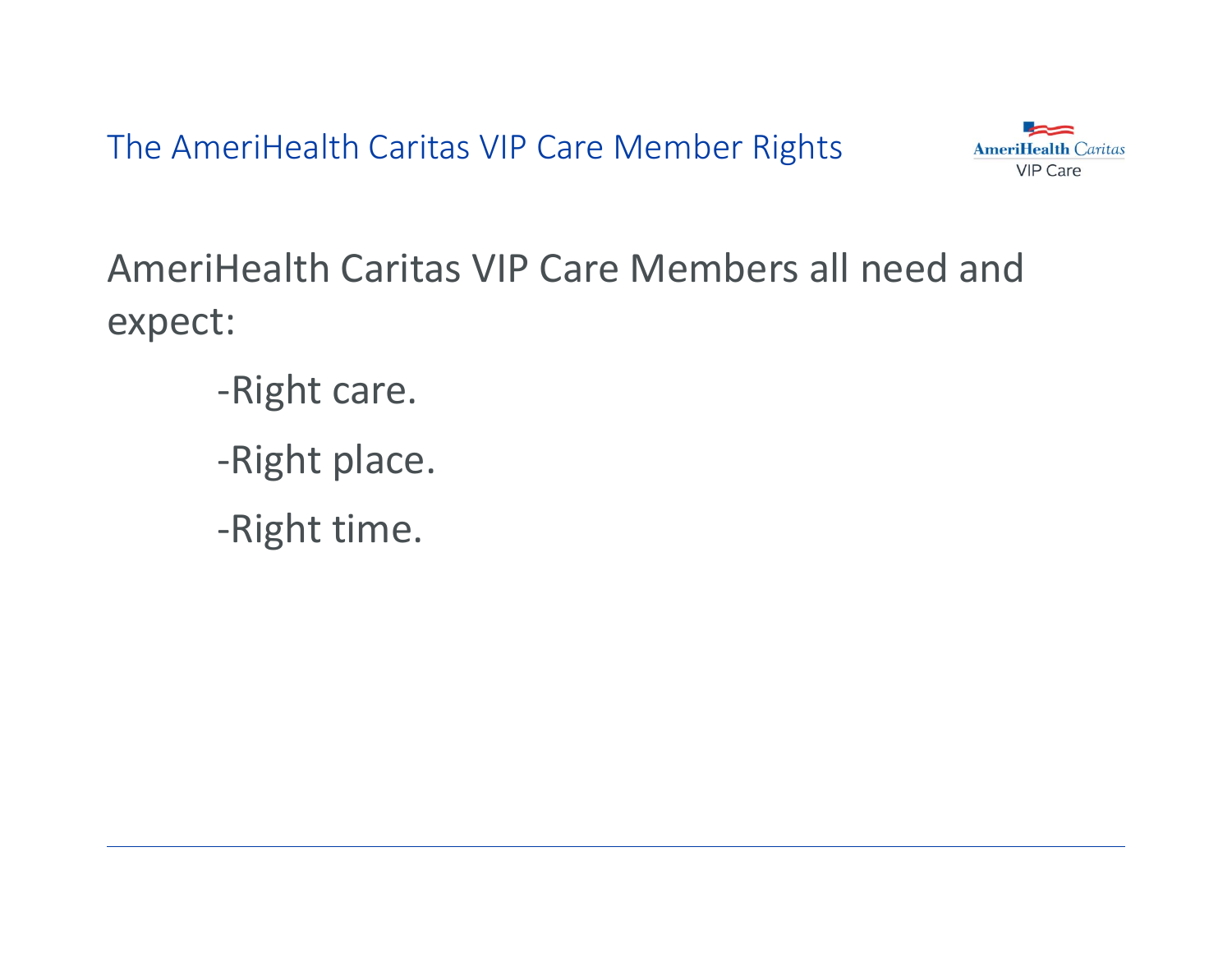# The AmeriHealth Caritas VIP Care Member's Access to Healthcare



These rights are achieved by providing:

Availability - Ability to get needed services in a timely manner.

Awareness - Awareness of specific services.

Access to Care - Ability to access available care.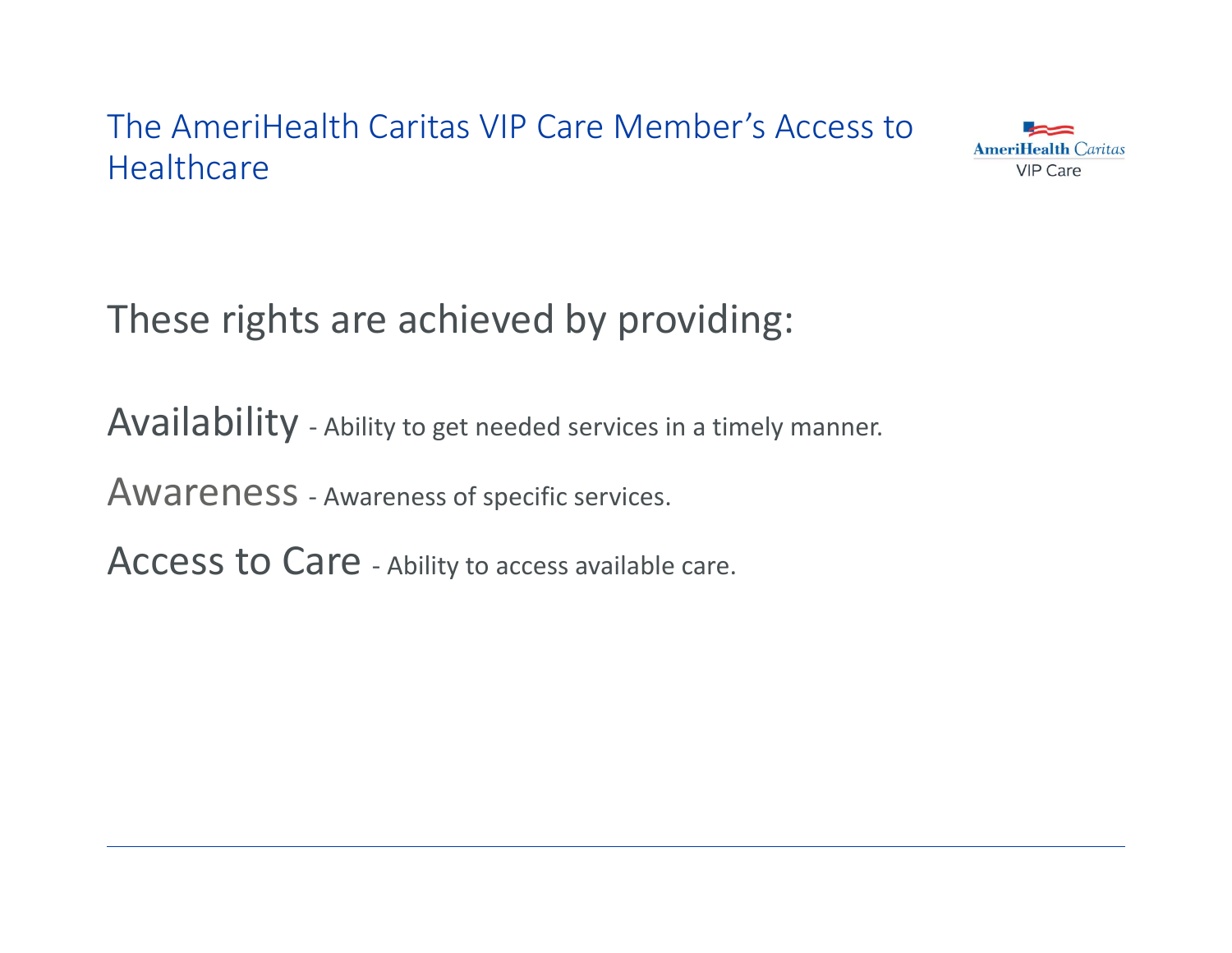# AmeriHealth Caritas VIP Care Primary Care Requirements



Responsive Primary Care is the practice of providing timely access to care and services in a variety of settings:

- $\triangleright$  Enhanced primary care with flexible and extended hours that will assist members in accessing care.
- $\geq$  24/7 urgent and emergent care for members.
- $\blacktriangleright$  Access to informed and knowledgeable clinicians with electronic health records capability.
- $\triangleright$  Focus on early intervention to prevent complication or exacerbation of chronic conditions.
- $\triangleright$  Active participation in the Interdisciplinary Team with aggressive transition planning and follow‐up.
- $\triangleright$  Accessible physical facilities, with essential adaptive equipment and flexible scheduling.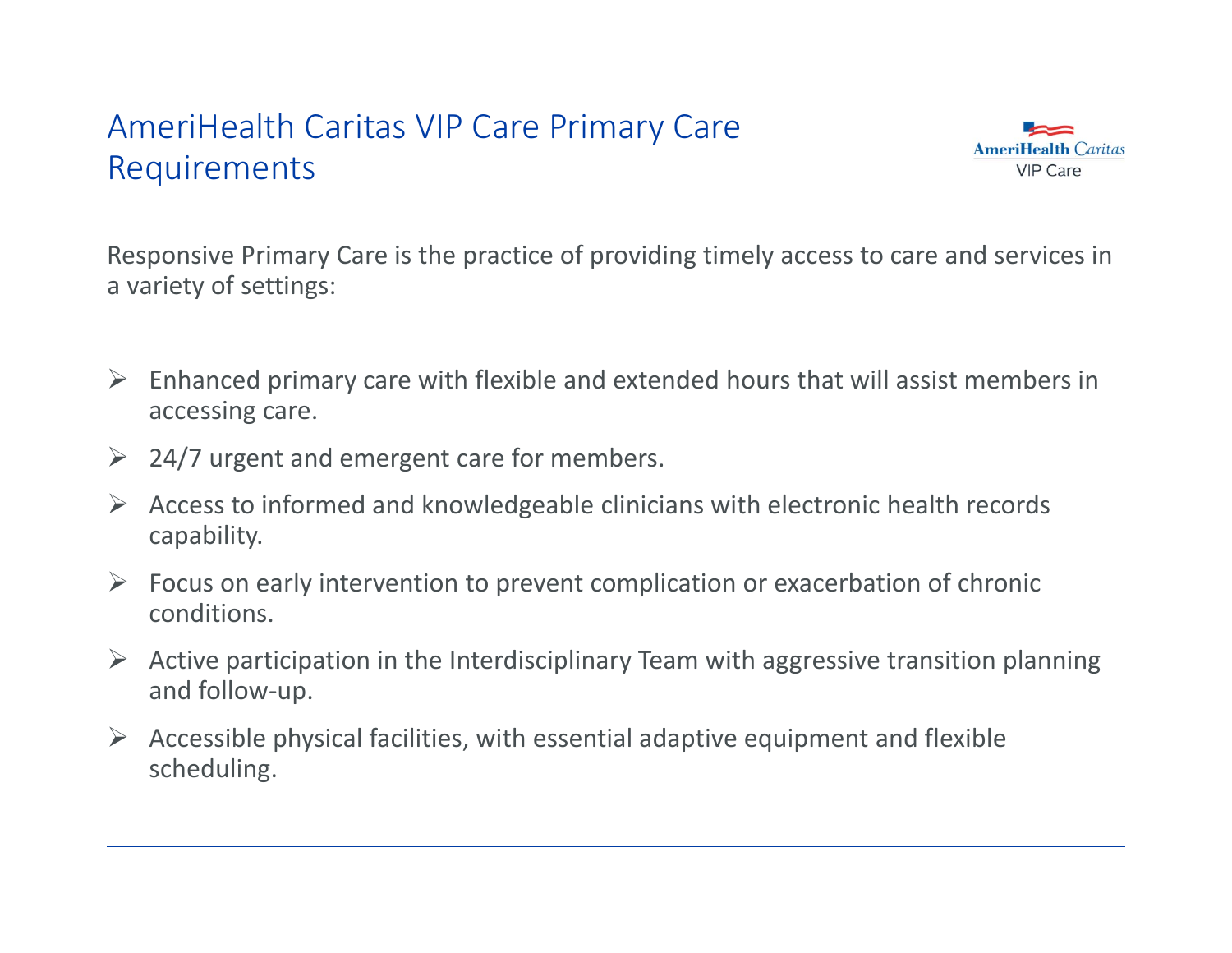Barriers for the Members with Disabilities



Appropriate access to health care for members with disabilities involves addressing additional barriers:

- 1.Attitude.
- 2.Communication.
- 3.Office Location Accessibility.
- 4.Physical Barriers to Care / Equipment access.
- 5.Navigating the Healthcare Setting
- 6.Behavioral Health Barriers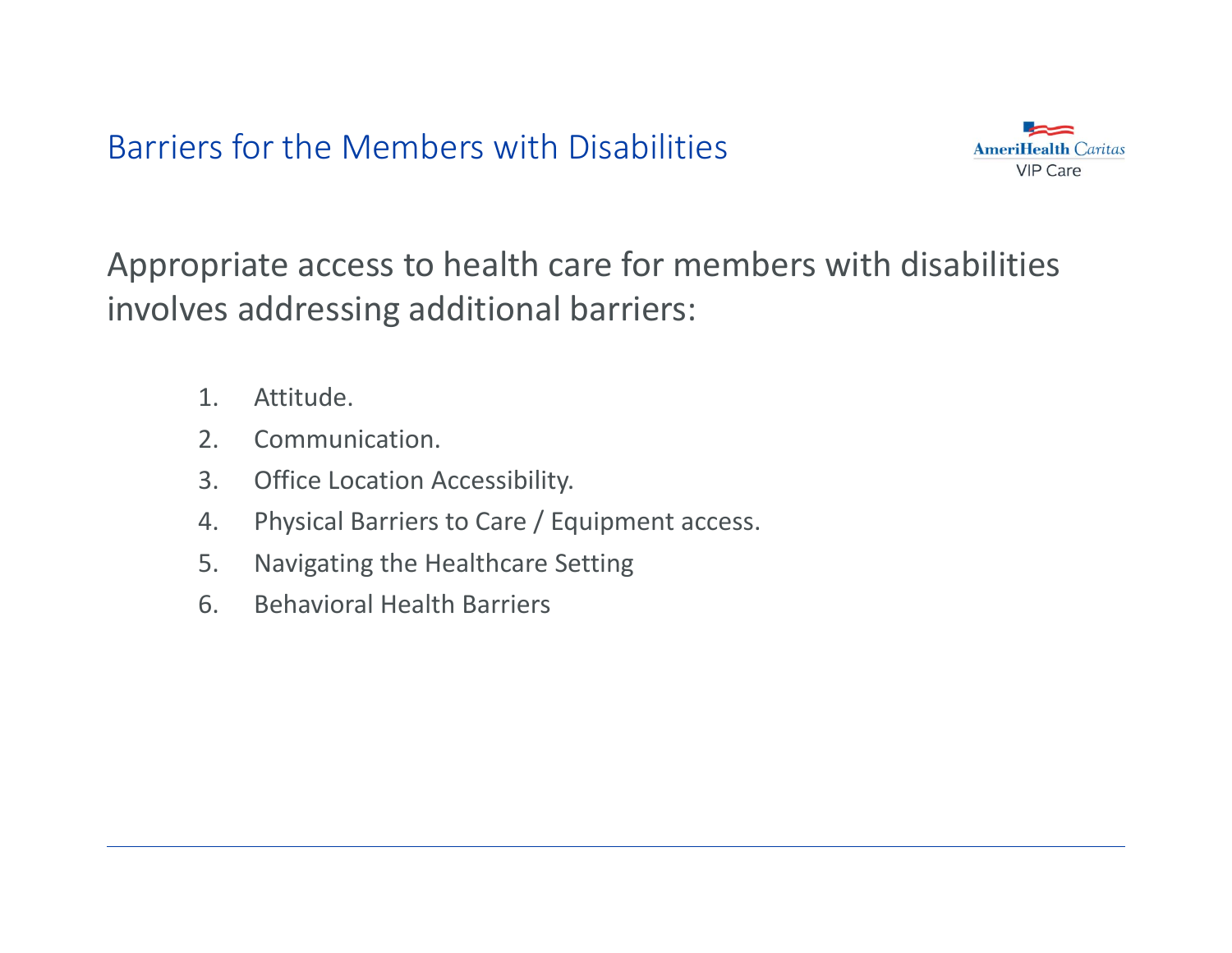Without Appropriate Accessibility



Members with disabilities can experience:

‐Frustration.

‐Fatigue.

‐Failure.

‐Fear.

Poor Quality:

‐Lack of care.

‐Delayed diagnosis.

‐Deteriorating health.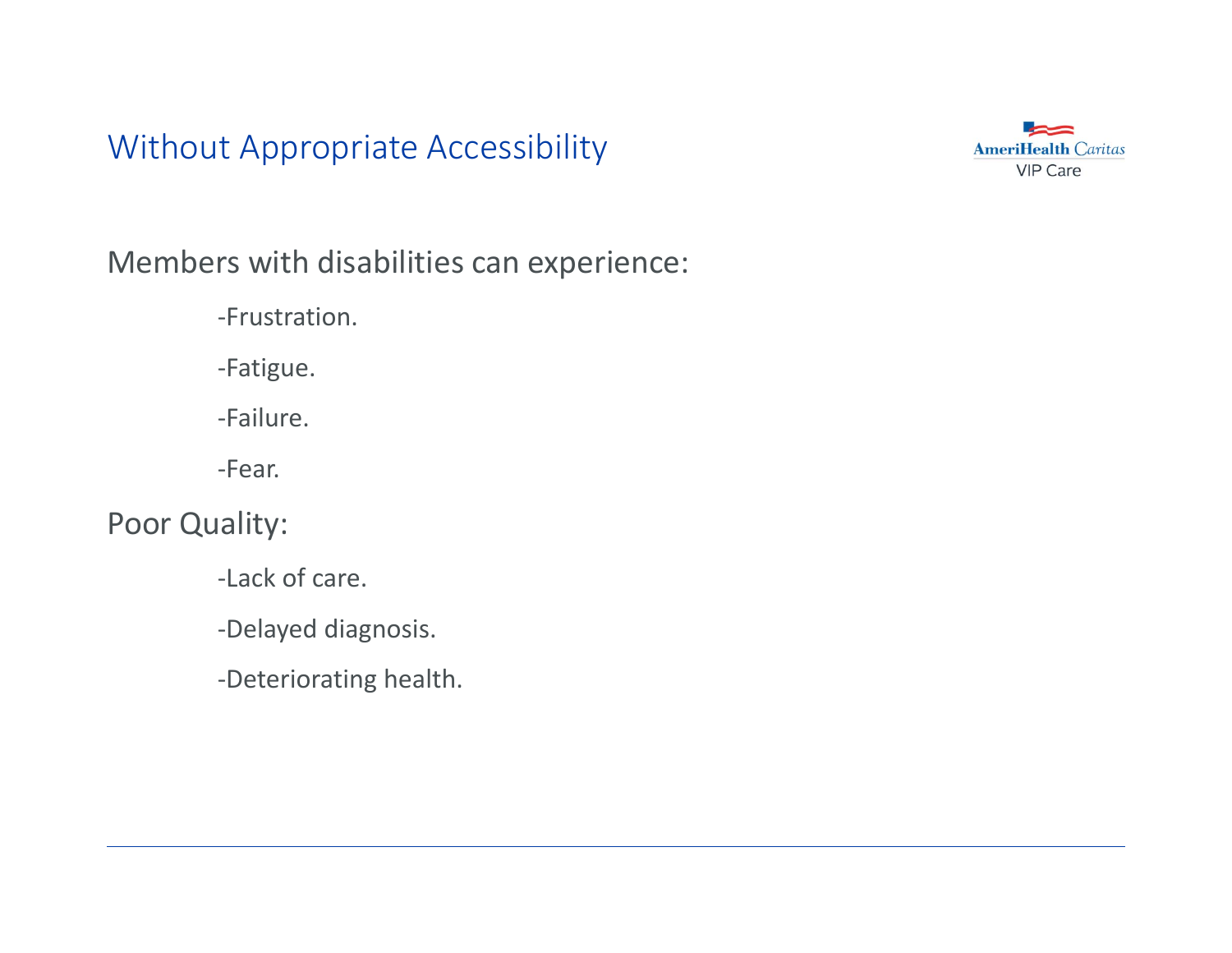Attitude ‐ The Social Model of Disability



Many people have beliefs, biases, prejudices, stereotypes and fears regarding disability, known as ableisms.

Providers need to be aware of their 'ableism':

‐Ingrained perceptions which can affect interactions

‐Impact the care offered or provided

"Stereotypes are based on assumptions that run deep in our culture  $-$  so deep that they can slip by unnoticed unless our awareness is continually sharpened & refined". ‐ Matina S. Horner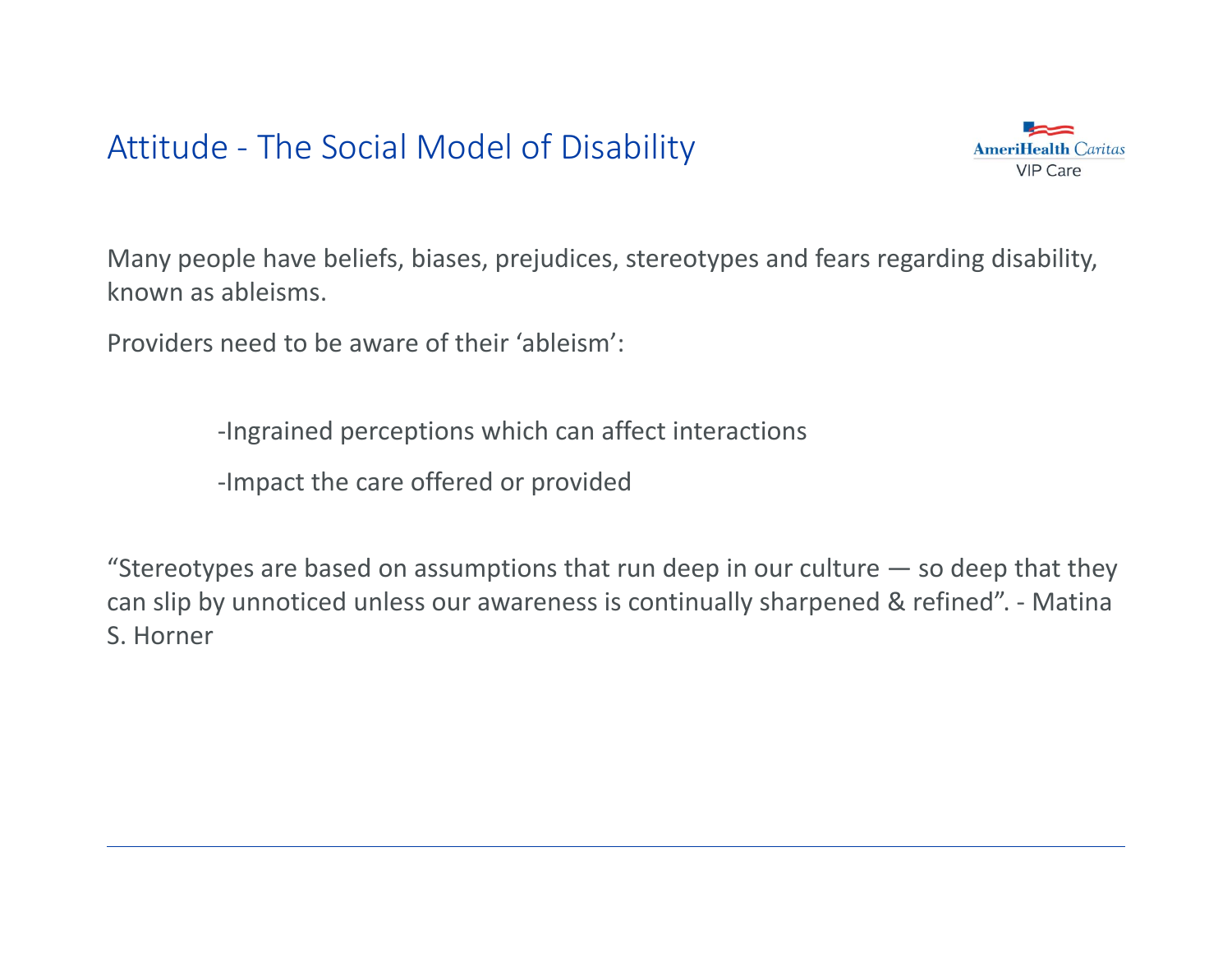#### Attitude



Common stereotypes & beliefs about people with disabilities include that they are:

- $\bullet$ Sick.
- $\bullet$ Fragile.
- $\bullet$ Unable.
- $\bullet$ Helpless.
- $\bullet$ Depressed.
- •Asexual.
- $\bullet$ Outcasts.
- $\bullet$ Need charity and welfare.
- $\bullet$ Lack skills & talents.
- $\bullet$ Homebound.
- $\bullet$ Biologically inferior.
- •Mentally weak.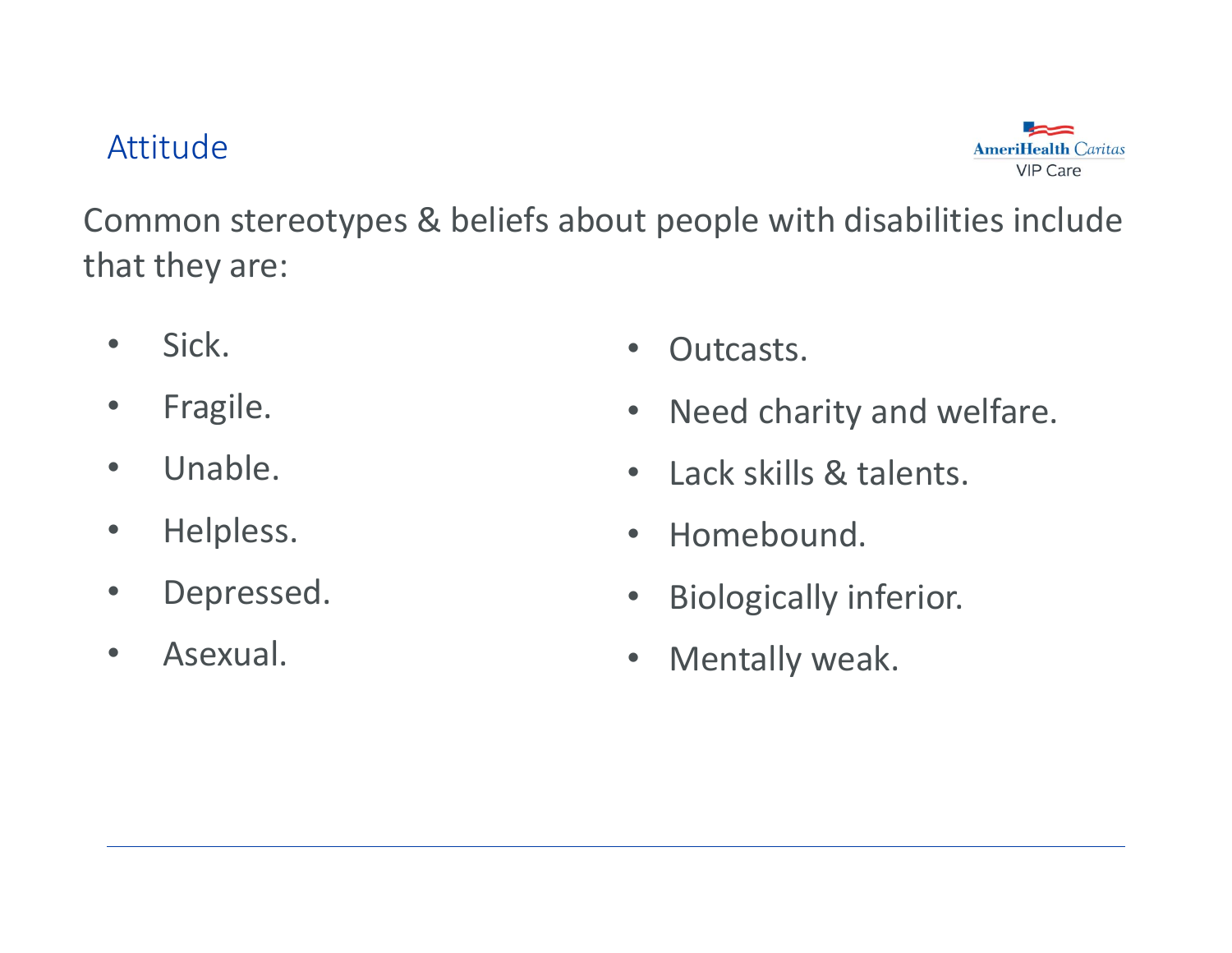# Attitude ‐ Allowing it to Affect the Member



‐"There is no reason for someone like you to be tested for AIDS."

- ‐"But this is an ambulatory care clinic."
- ‐"My, aren't you cute."
- ‐"It's best you not have children."
- ‐"You don't have to worry about osteoporosis because you can't walk."
- ‐"Getting a mammogram is hard for you so you can just skip it."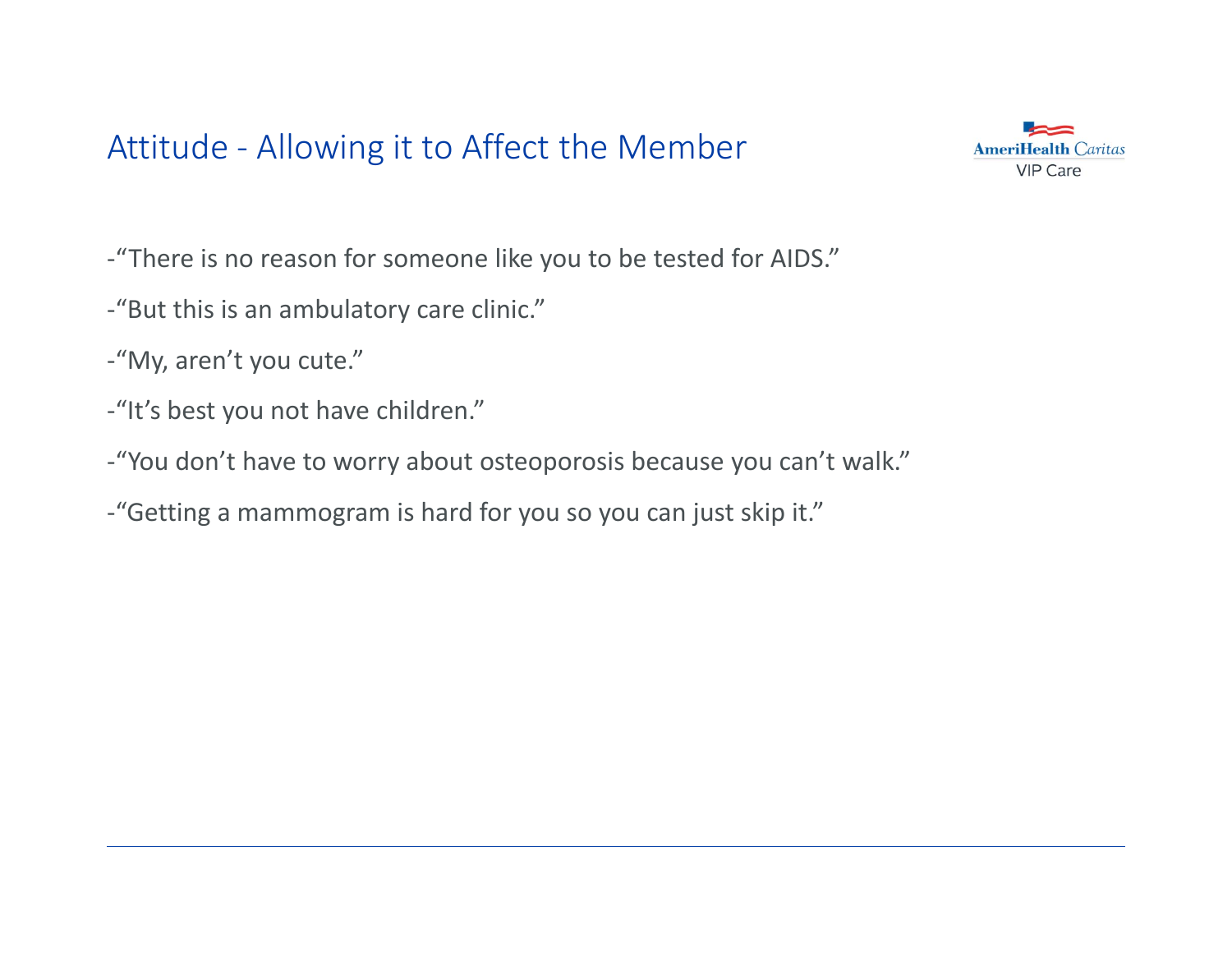

Two aspects of communication:

- Engagement and listening
- Using the right auxiliary aids and services to accommodate for limitations of:
	- $\bullet$ Hearing
	- $\bullet$ Sight
	- $\bullet$ Comprehension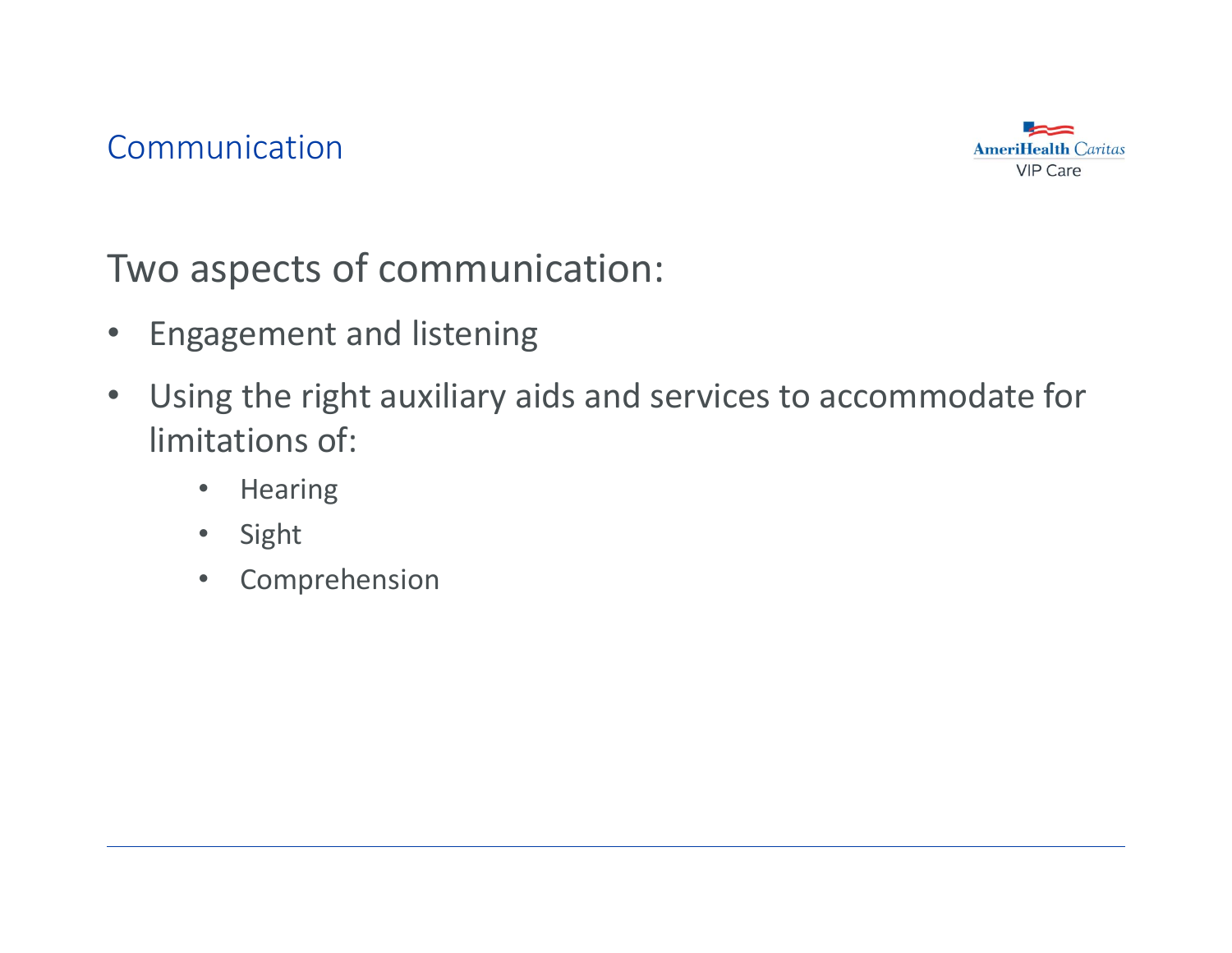Communication



Usable formats:

‐Braille

- ‐Large print
- ‐Text (disk)
- ‐Audio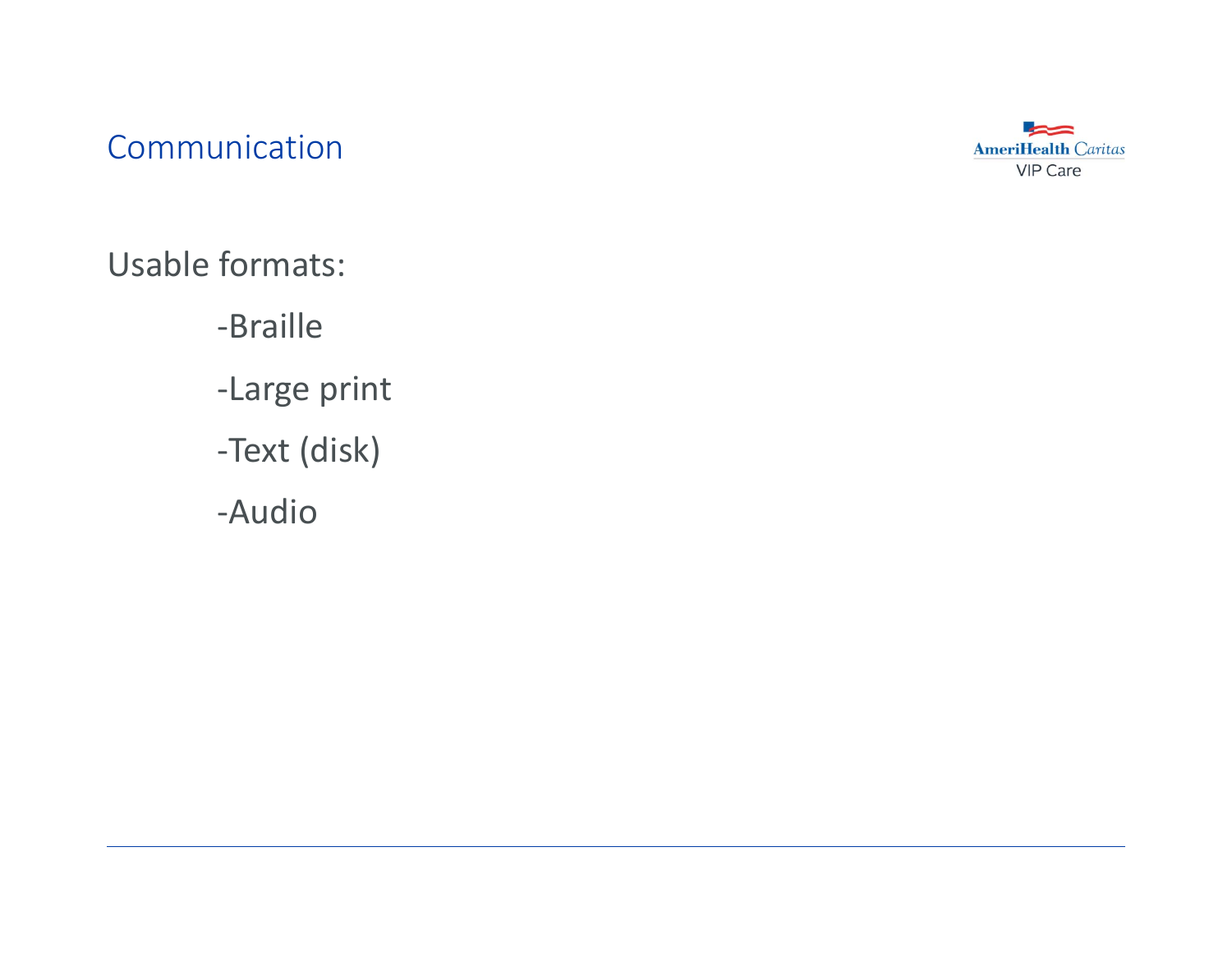# Communicating Effectively



Examples of effective directions when prescribing:

- $\bullet$ • Take in the morning
- $\bullet$ Take at bedtime
- $\bullet$ Take 3 times a day with meals
- $\bullet$ Place drops in lower eyelid

Use teach back techniques to ensure the member understands their prescription instructions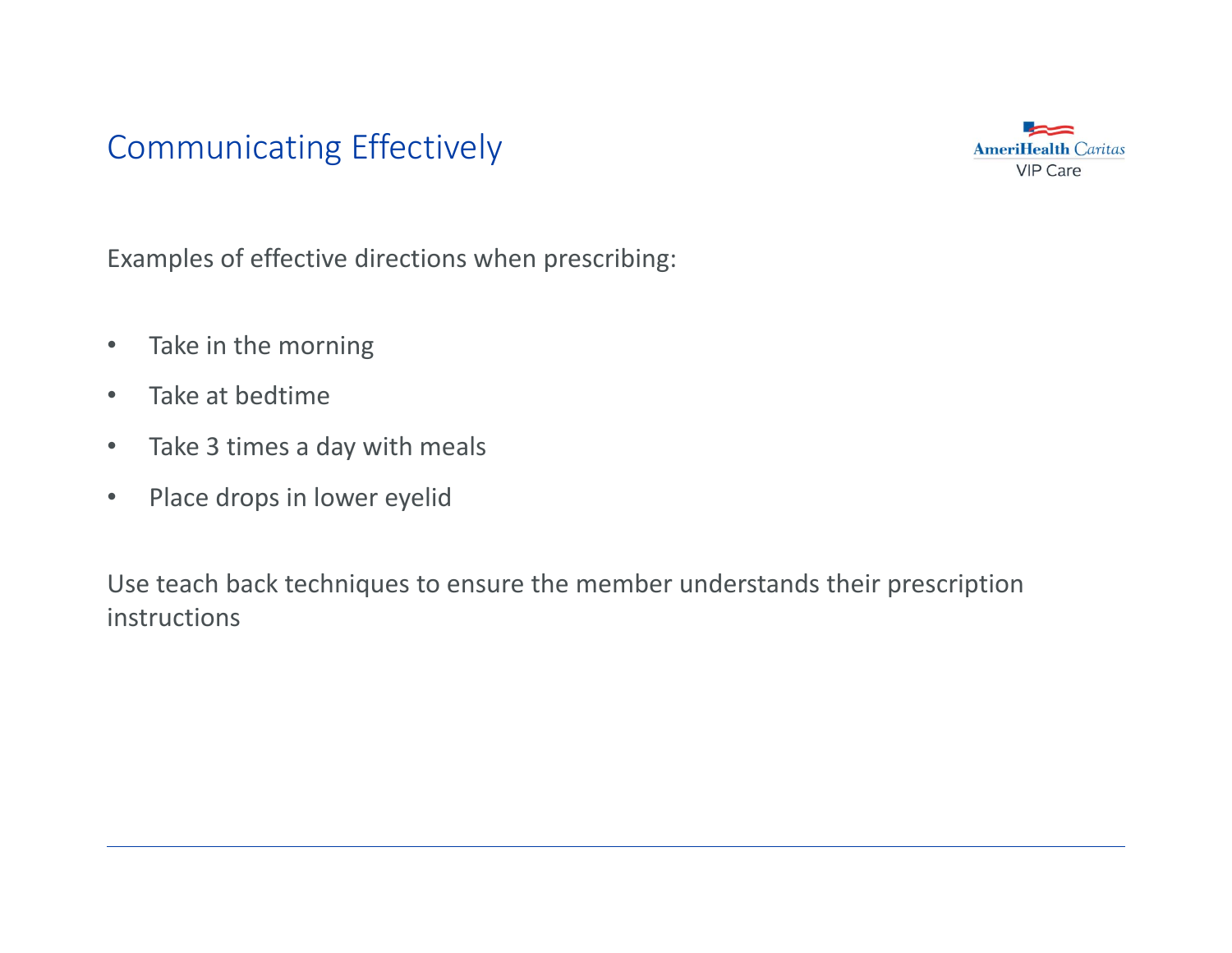

**Culturally and Linguistically Appropriate Services (CLAS)** addresses the needs of racial, ethnic, and linguistic population groups based on:

#### **Title VI of the Civil Rights Act of 1964:**

"No person in the United States shall, on ground of race, color or national origin, be excluded from participation in, be denied the benefits of, or be subjected to discrimination under any program or activity receiving federal financial assistance."

#### **Office of Minority Health's National CLAS Standards:**

Organized into 4 categories:

- $\bullet$ Principal Standard
- $\bullet$ Governance, Leadership, and Workforce
- $\bullet$ Communications and Language Assessment
- •Engagement, Continuous Improvement, and Accountability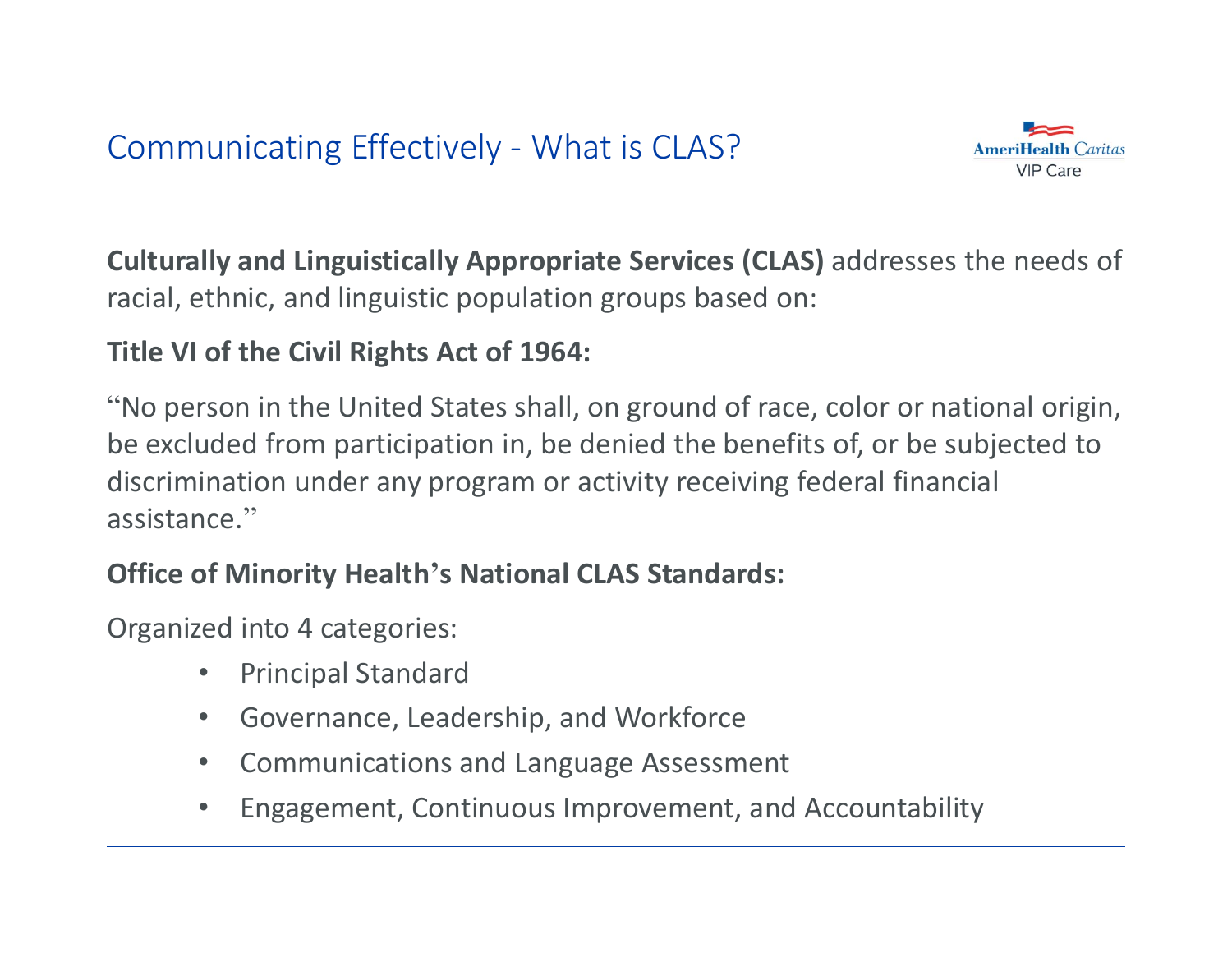# AmeriHealth Caritas VIP Care CLAS Program



- •Associate education and training.
- •Provider education and outreach.
- $\bullet$ Service delivery and member outreach.

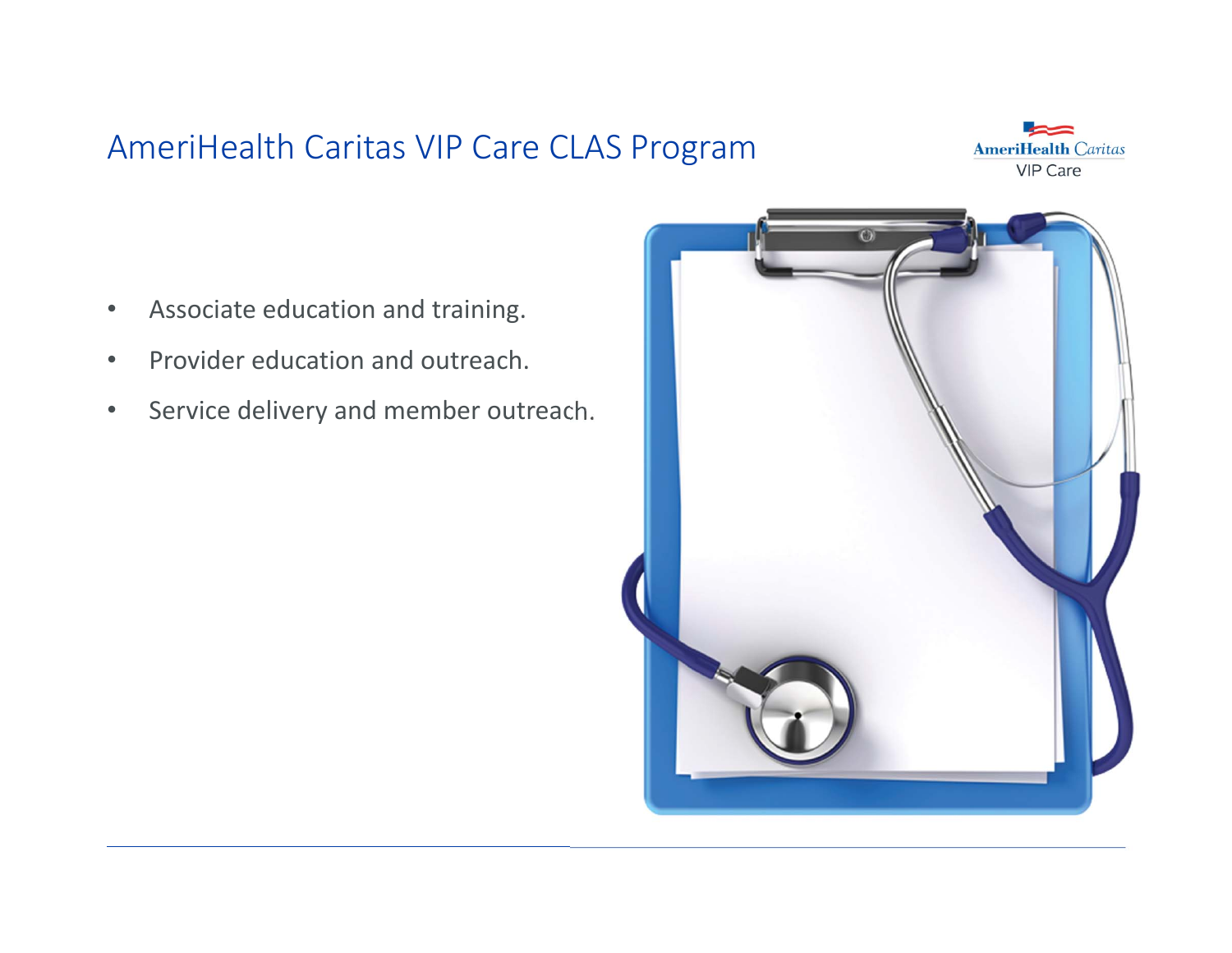#### Interpretation Services





Call Member Services1‐866‐533‐5490Or the 24 Hour Nurse Help Line 1‐855‐809‐9199 to be connected.

**Free language services**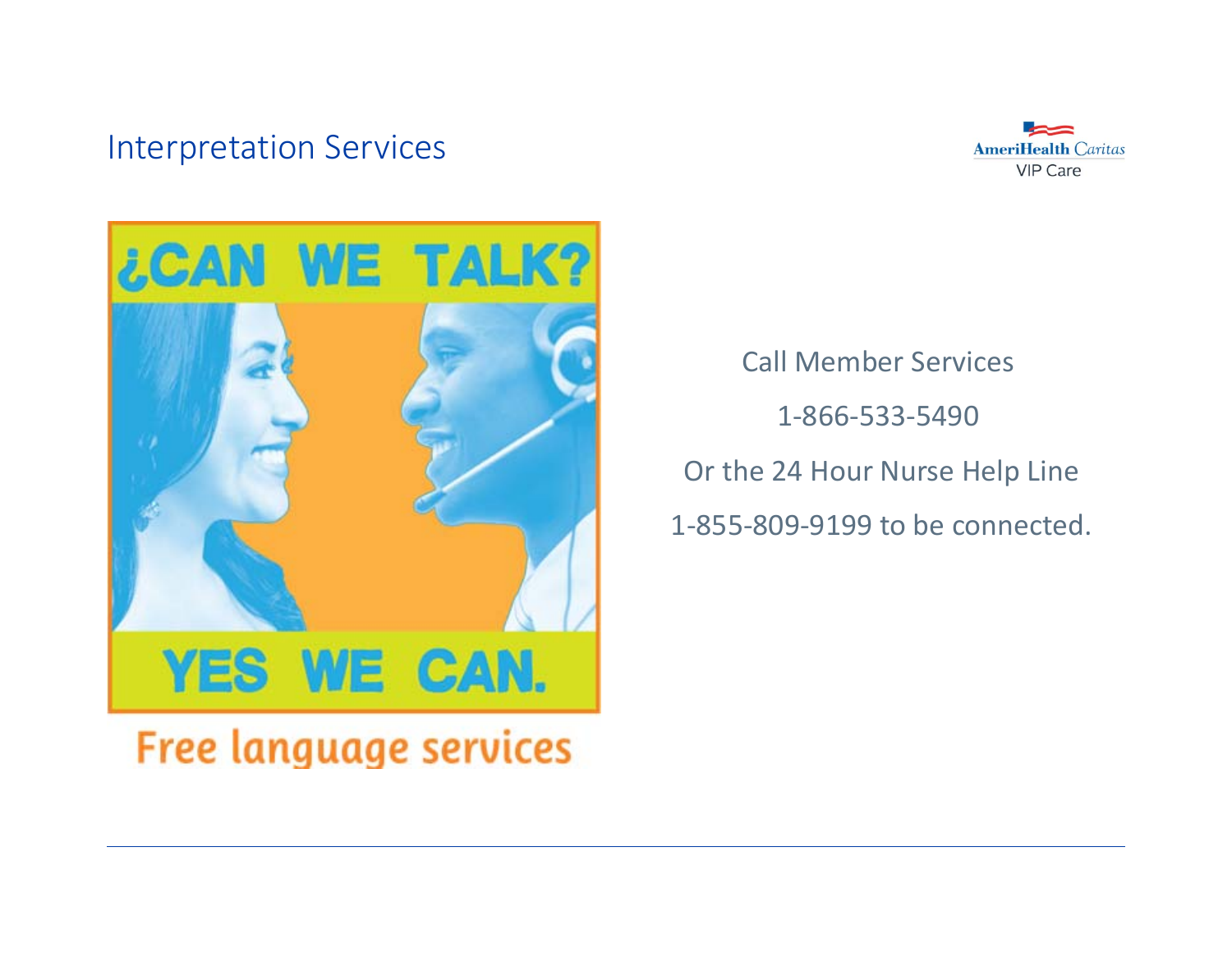# Office Location Accessibility



Office Location Accessibility

- $\bullet$  Providers offices must be aware and able to communicate public transportation options for members.
- $\bullet$  Parking options will include the ADA number of approved handicap parking stalls relative to the building capacity.
- $\bullet$ Curb ramps or slopes for pedestrian walkways.
- $\bullet$ Automatic doors openers.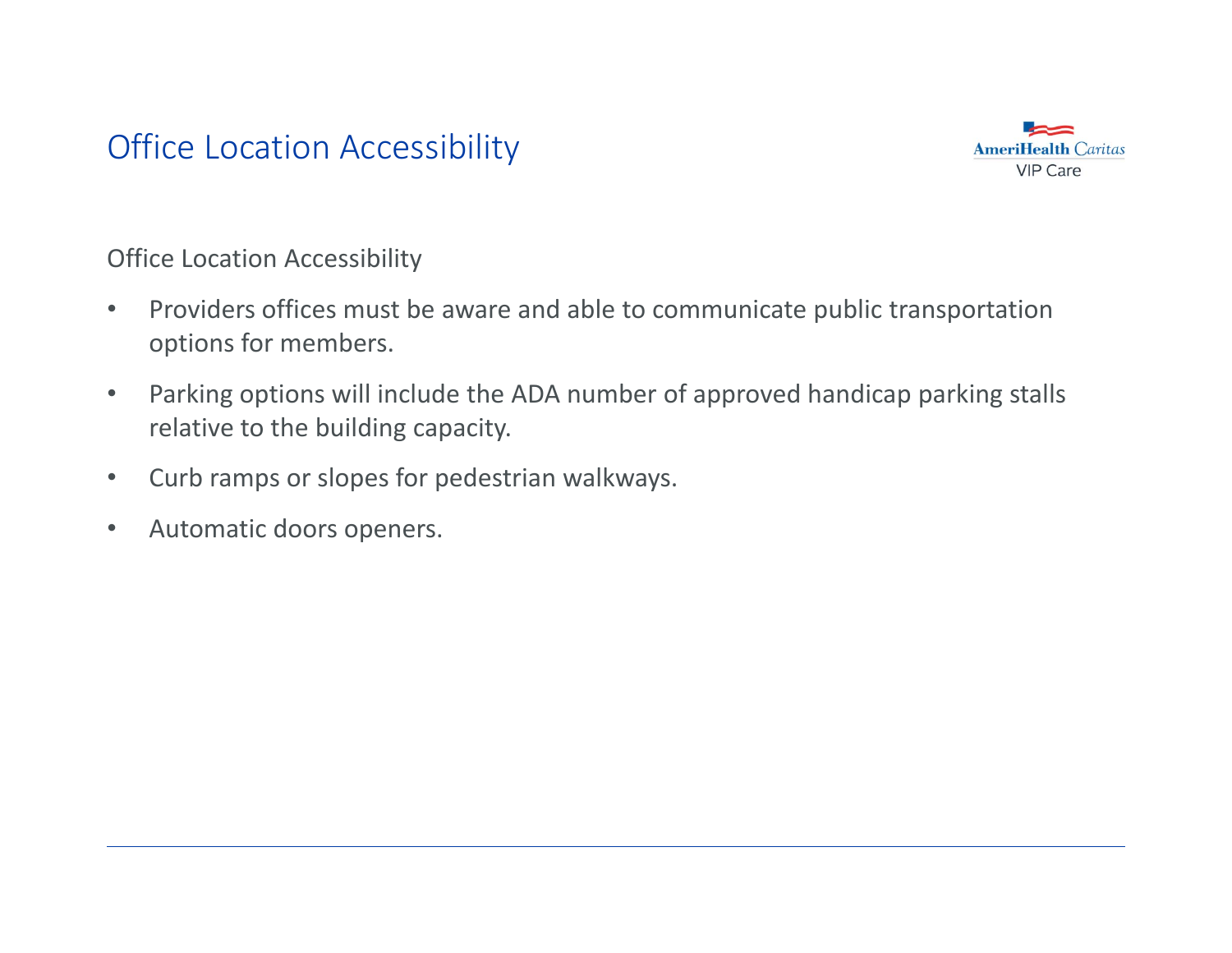# Physical Barriers to Care / Equipment Access



Healthcare facilities will utilize accessible office furniture and clear and accessible signage such as:

- $\bullet$ Front desk accessibility.
- $\bullet$ Permanent signs for handicap accessible areas.
- $\bullet$ Flashing alarm systems.
- $\bullet$ Visual doorbells and other notification devices.
- $\bullet$ Volume control telephones.
- $\bullet$ Assistive listening systems.
- $\bullet$ Raised character and braille elevator controls.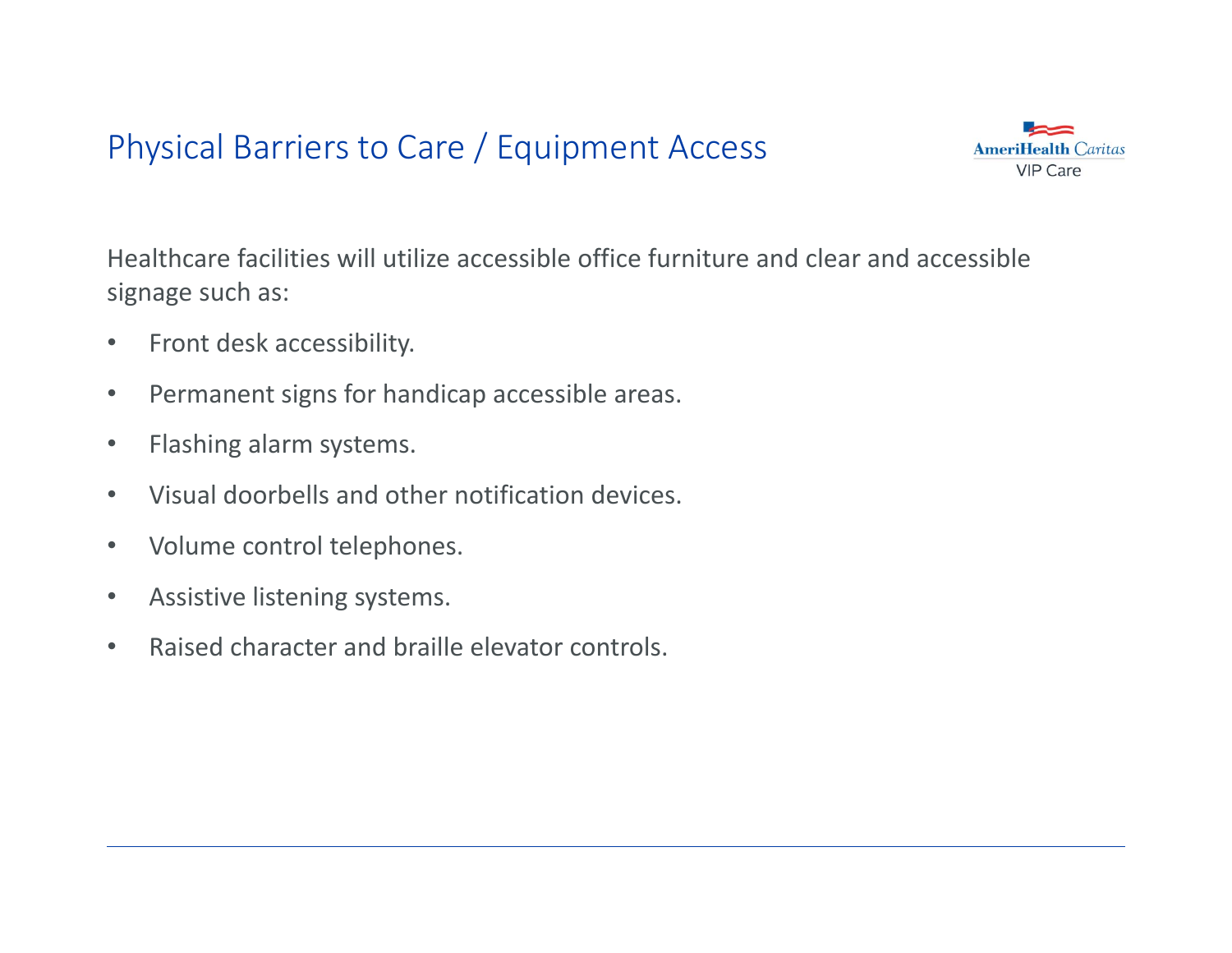# Physical Barriers to Care / Equipment Access



Attention needs to be given to barriers in the delivery of care.

- $\bullet$  Accessible Exam Rooms.
	- $\bullet$ Entry Doors.
	- $\bullet$ Clear Floor and Turning Space.
- $\bullet$ Adjustable and Accessible Exam tables.
- $\bullet$ Transferring Equipment.
- $\bullet$ Accessible Scales.
- $\bullet$ Accessible Radiological and Mammography devices.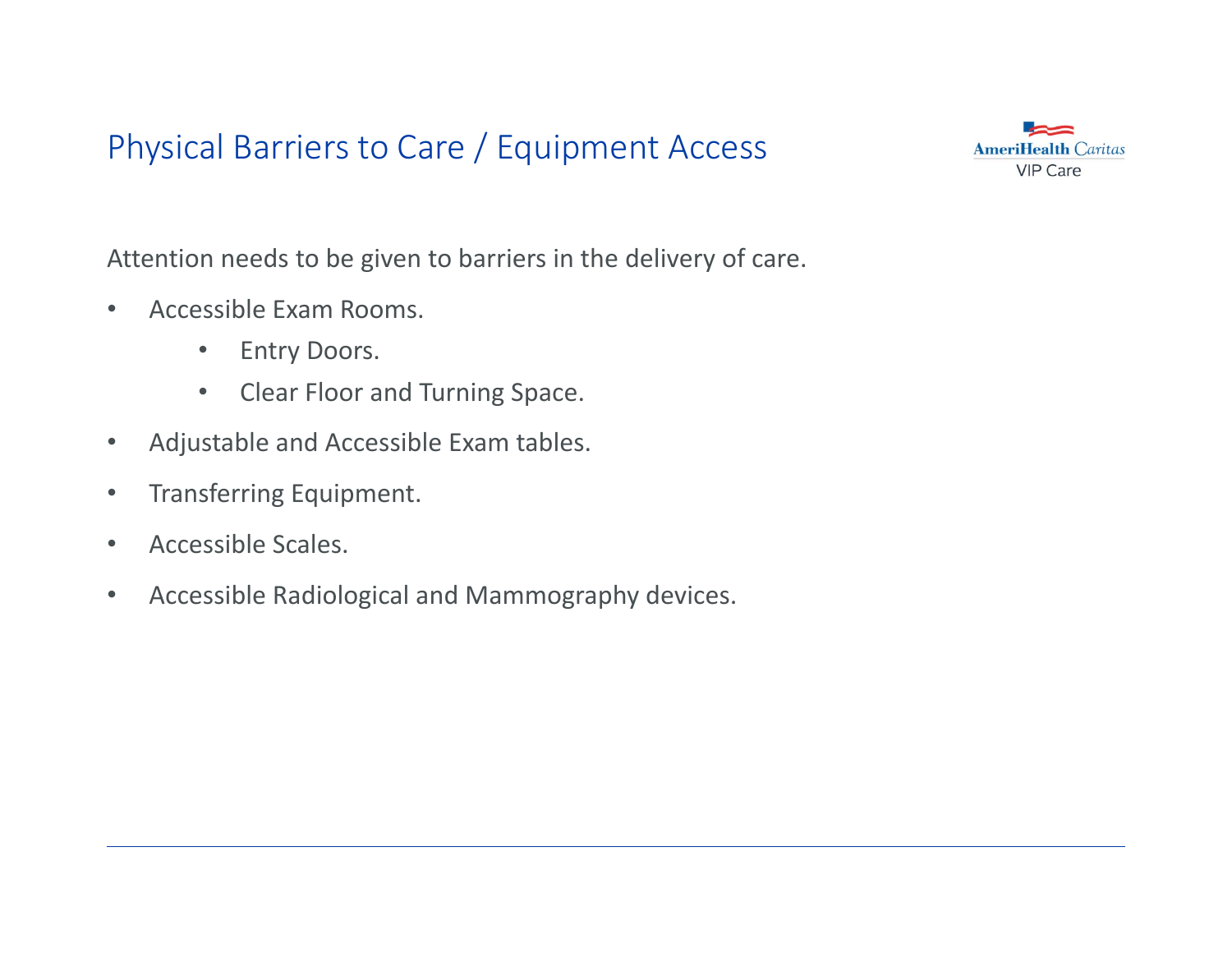# Physical Barriers to Care / Equipment Access



Attention needs to be given to accessing settings of care – from the micro to the macro.

- $\bullet$ Maneuvering within exam rooms
- $\bullet$ Maneuvering within offices
- $\bullet$ Accessing the office
- $\bullet$ Accessing to the building in the community
- $\bullet$ People will need to know about the level of physical access that they should expect.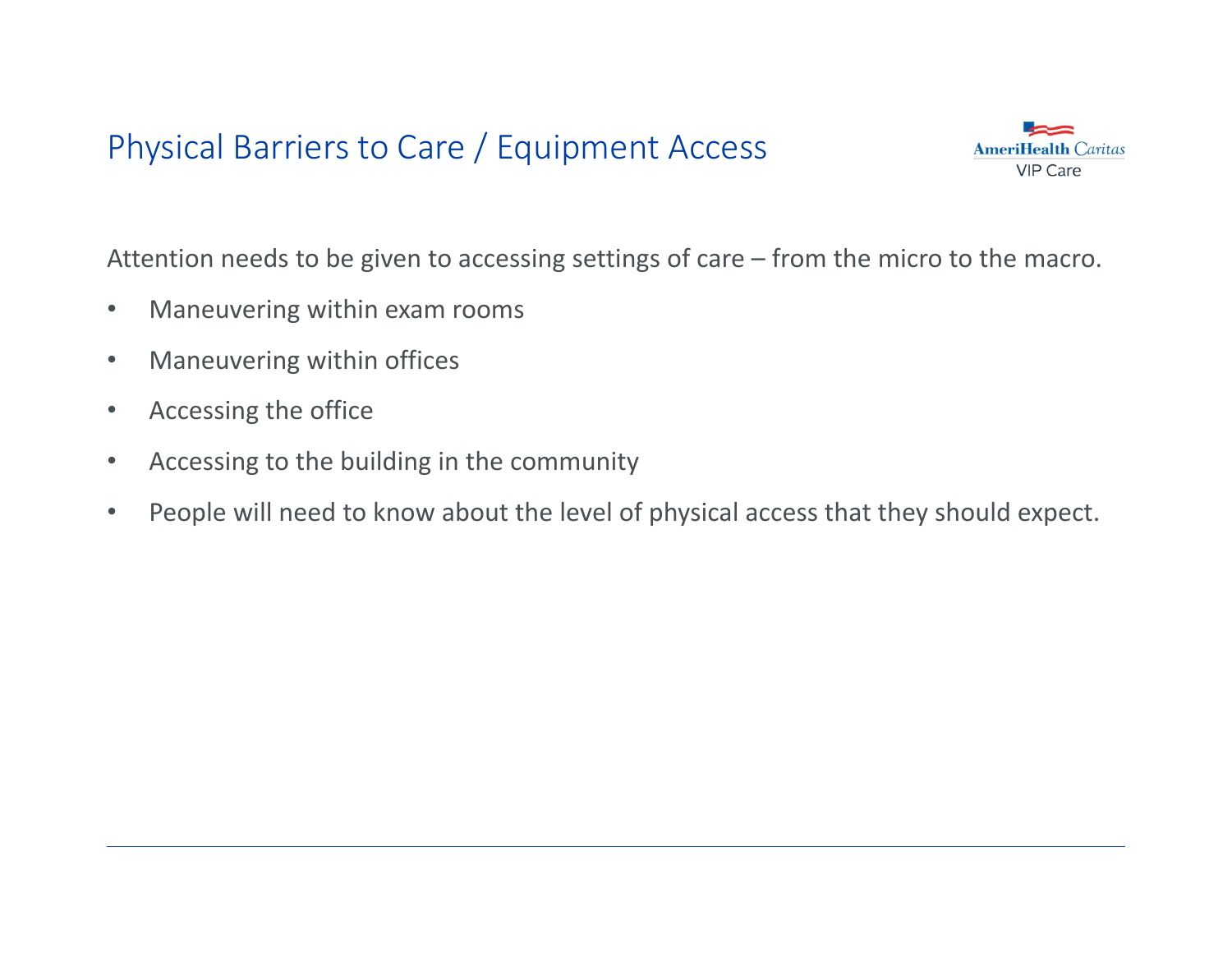# Physical Barriers ‐ Accommodating the Members with **Disabilities**



Providers will ensure member specific accommodations from the moment an individual enters the healthcare delivery system.

Examples include:

- $\bullet$ Schedule longer appointment.
- $\bullet$ Use lift for transfers.
- $\bullet$ Use life team for transfers.
- $\bullet$ Use hi/low table located in specific rooms.
- $\bullet$ Use accessible scale.
- $\bullet$ Use ASL interpreter.
- $\bullet$ Use assistive listening device.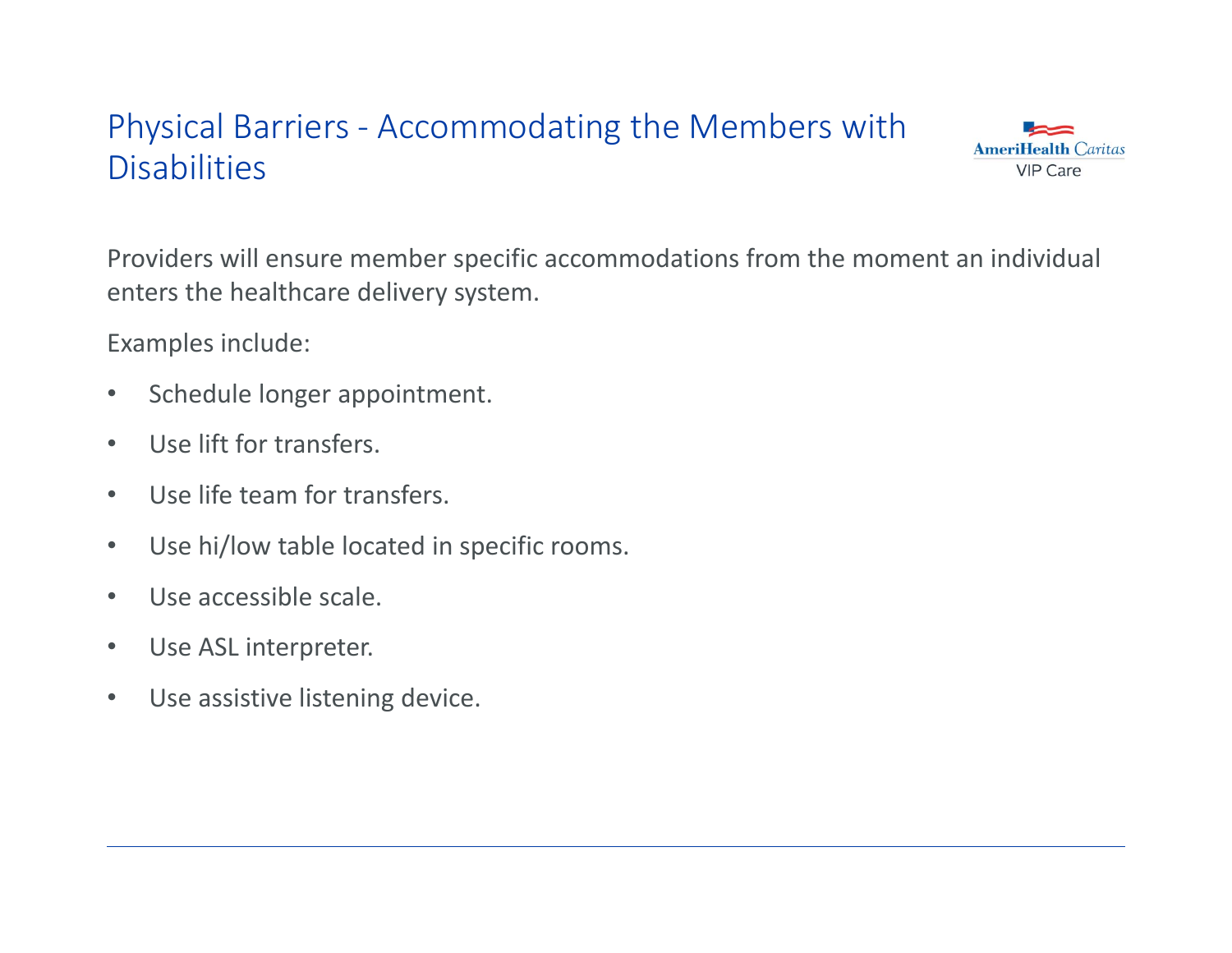#### Reviews of Provider Offices



On‐site reviews of provider offices found instances of deficiencies including:

- $\bullet$ No height‐adjustable exam table.
- $\bullet$ No accessible weight scale.
- $\bullet$ Inaccessible buildings.
- •The inability to transfer a member from a wheelchair to an examination table.

Gynecology had the highest rate of inaccessibility for members.

Source: Resources for Integrated Care website <https://www.resourcesforintegratedcare.com>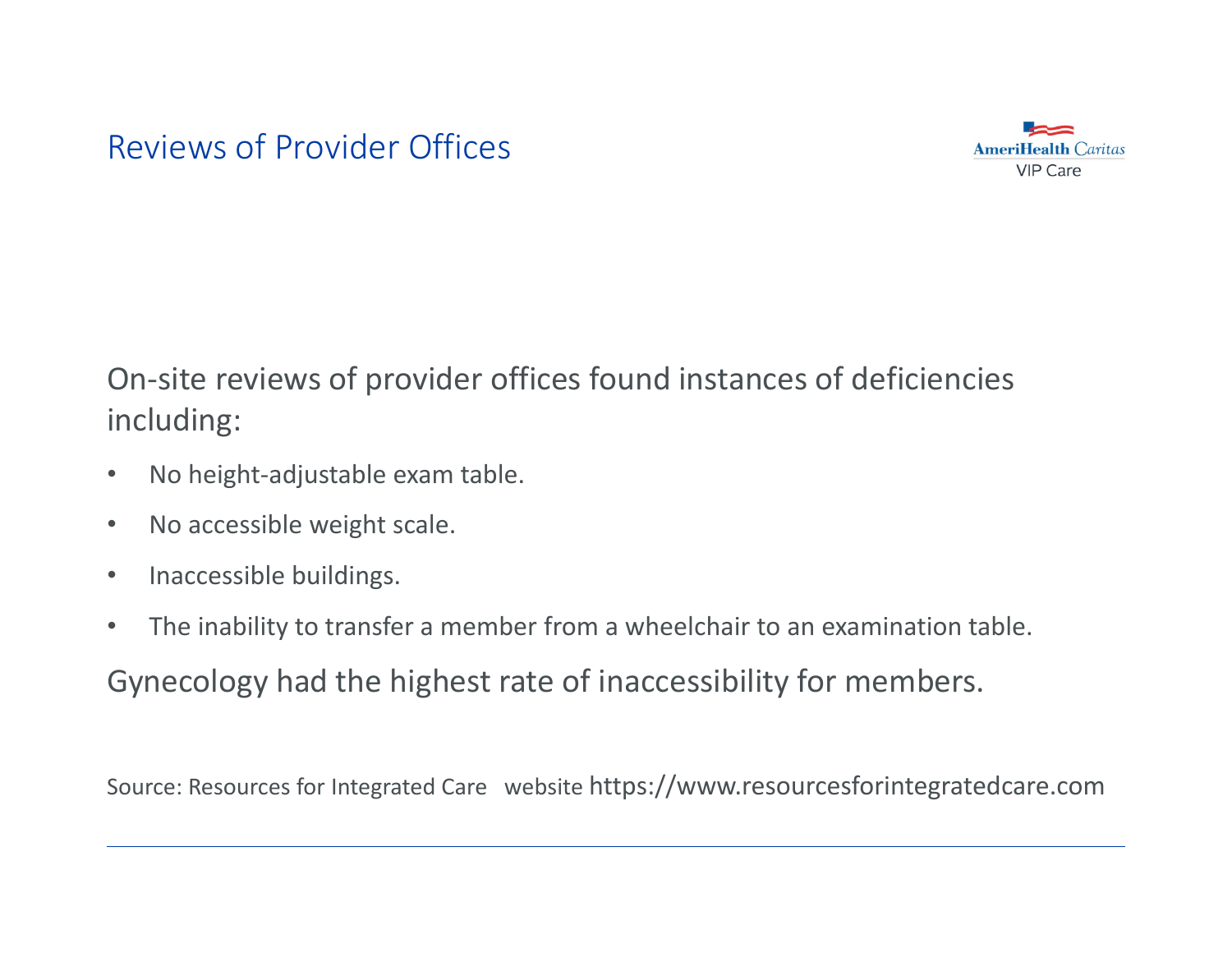# Navigating the Healthcare Setting



Patient Navigation is defined as the process(es) by which patients and/or their health caregivers move into and through the multiple parts of the health care enterprise in order to gain access to and use its services in a manner that maximizes the likelihood of gaining the positive health outcomes available through those services. Providers can assist in this process by:

- $\bullet$ Assisting members with billing/insurance questions
- $\bullet$ Obtain all necessary referrals/authorizations
- • Keeping them informed about their medical conditions and available treatment options
- $\bullet$ Providing them interpretative services if needed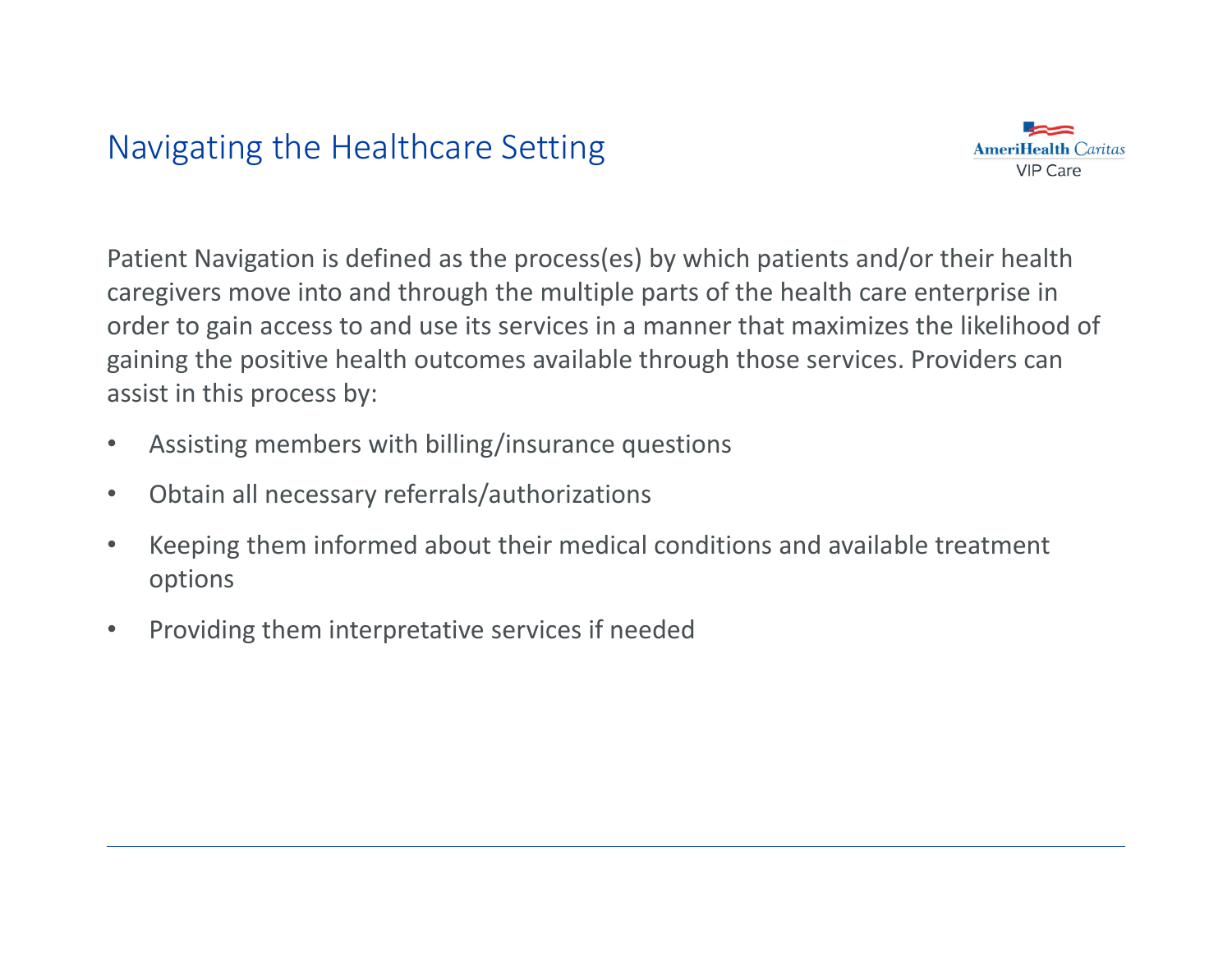#### Behavioral Health Barriers



Common behavioral health barriers

- $\bullet$ Too depressed / anxious / paranoid to leave the home.
- $\bullet$ Stigma of receiving behavioral health care.
- $\bullet$ Psychosocial stressors overwhelming the patient.
- $\bullet$ Not feeling welcome at the provider office.
- $\bullet$ Lack of identification of co-morbid conditions.
- $\bullet$ Fragmented funding.
- $\bullet$ Lack of collaboration between medical and behavioral health providers.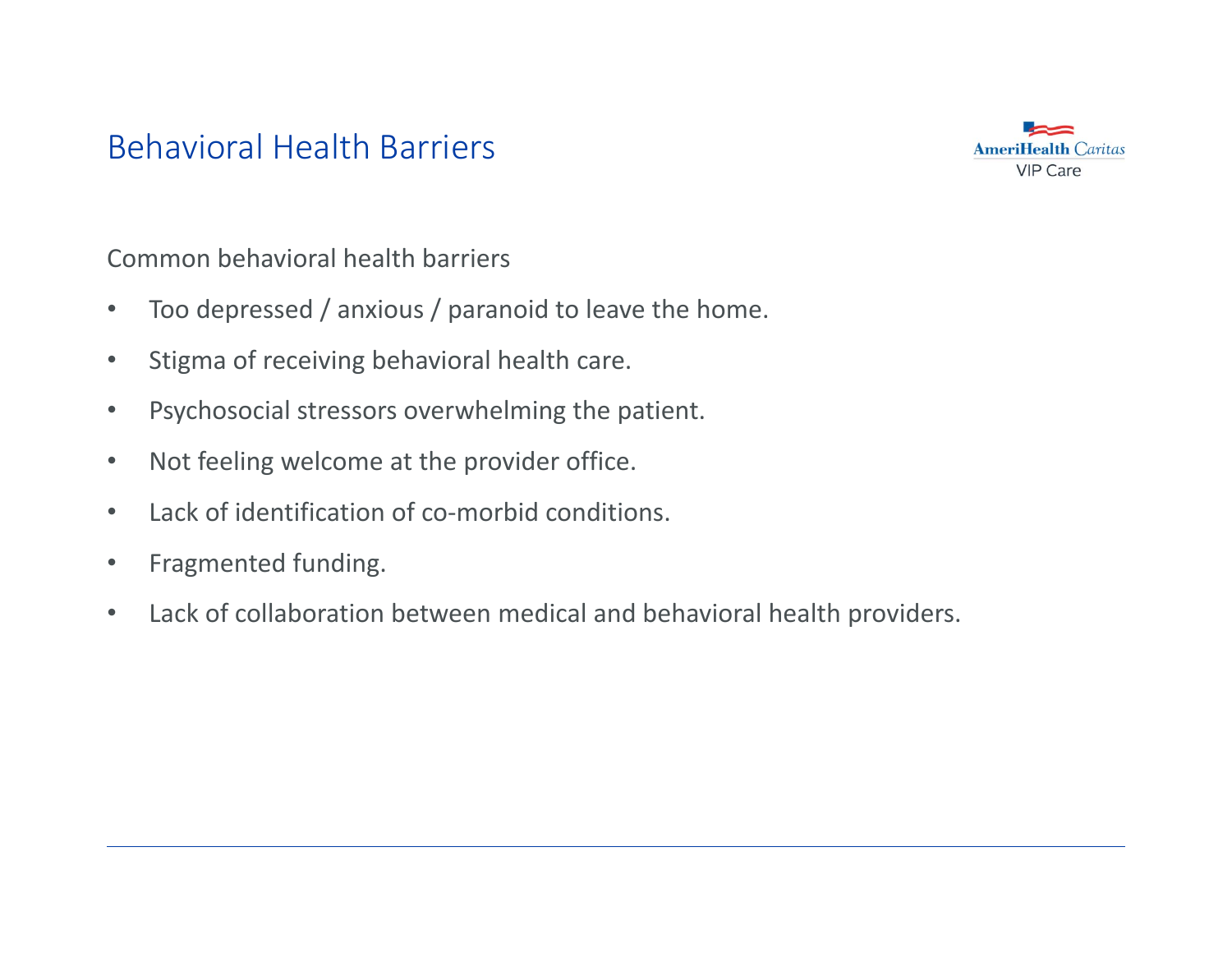# Behavioral Health Crisis Prevention



Expect and plan for crises and setbacks; it is part of the recovery process.

Develop a safety plan to identify triggers to decompensation, actions to minimize the triggers and actions to take when those triggers occur.

Identify and engage natural and formal supports as part of the safety plan.

- $\triangleright$  Who can the person call?
- $\blacktriangleright$  Who can come to the home to care for children / pets if person needs to be hospitalized?
- $\triangleright$  Who can take member to the ER?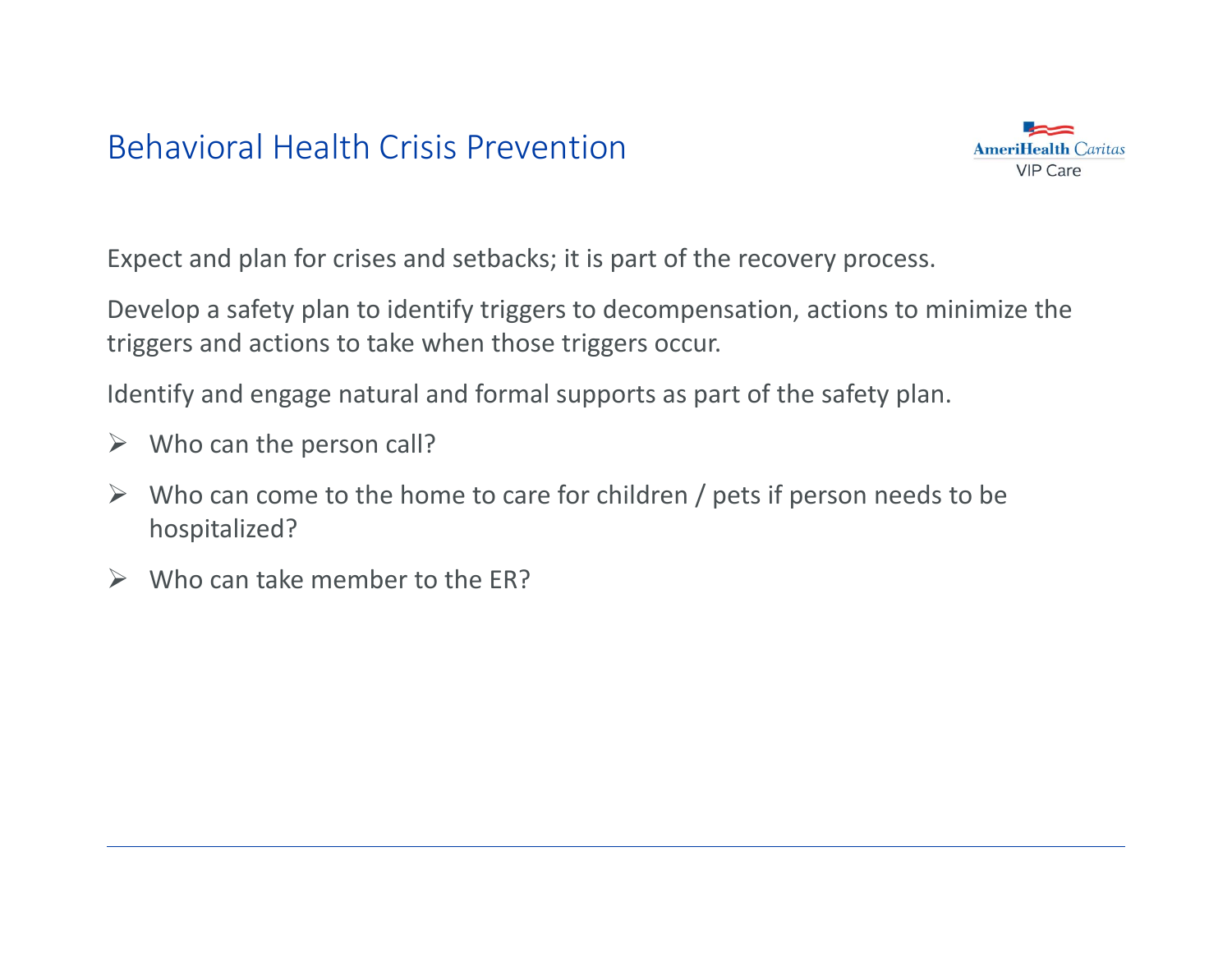# Behavioral Health Crisis Treatment



# DO:

- $\bullet$  Ensure that the space is safe for you and the person; no weapons or items that can be easily used to threaten / hurt self / others. Assess safety of yourself and the person constantly.
- $\bullet$ Communicate calmly and softly.
- $\bullet$ Communicate warmth; show that you care; smile; open body language.
- $\bullet$ Establish a relationship: introduce yourself; ask them what they want to be called.
- $\bullet$  Use closed ended questions and explain why you are asking it; stop asking questions if person becomes agitated.
- $\bullet$ Use active listening skills.
- $\bullet$  Speak to the person respectfully: be polite, do not make assumptions about their character or issues, do not over praise; use positive language.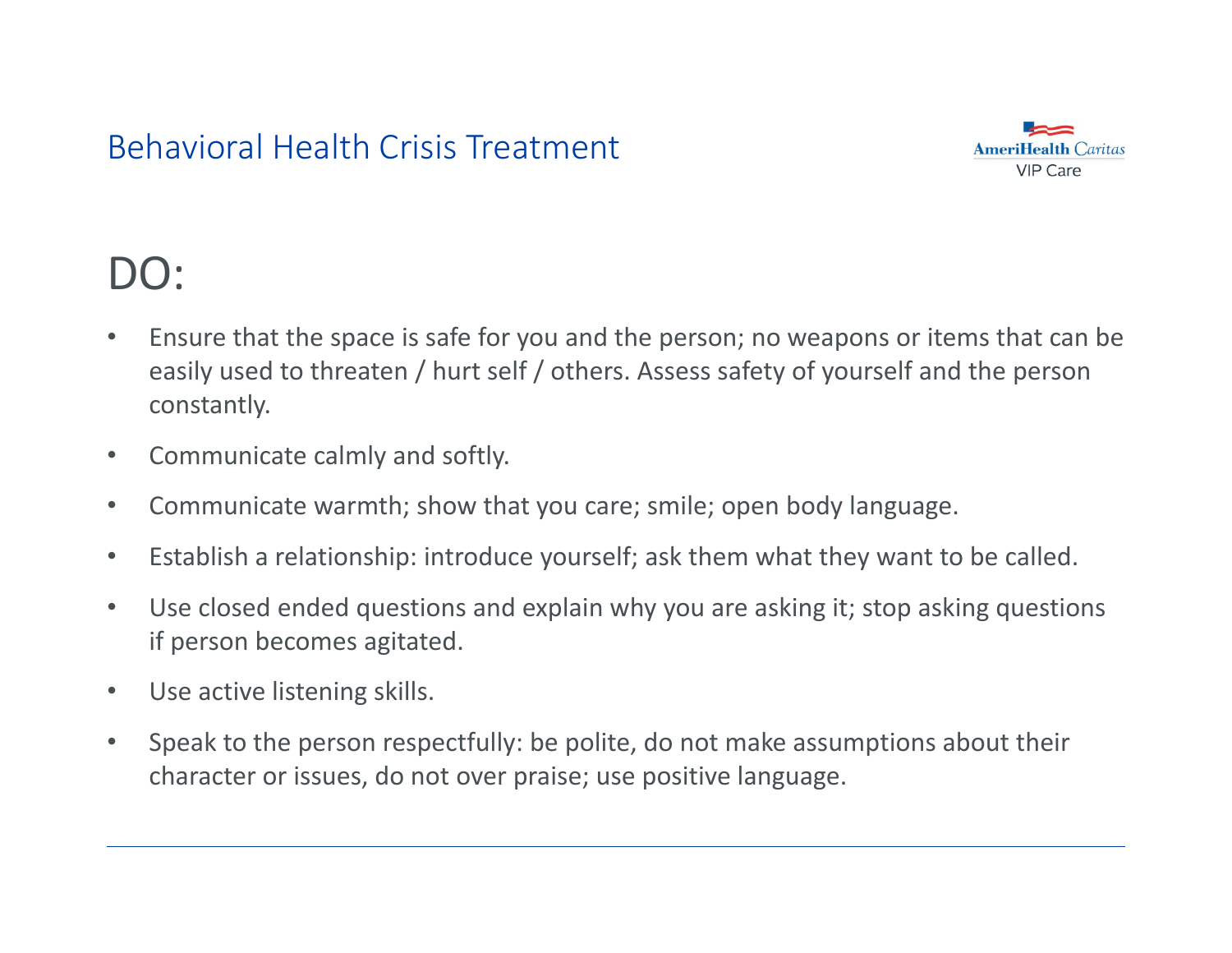# Behavioral Health Crisis Treatment



#### DO NOT:

- $\bullet$ Demand they listen or obey you.
- $\bullet$ Become agitated or loud.
- •Force them to share details or stories with you.
- $\bullet$ Give simple reassurances like "everything will be fine".
- $\bullet$ Tell them what should feel or do.
- $\bullet$ Make promises you cannot keep.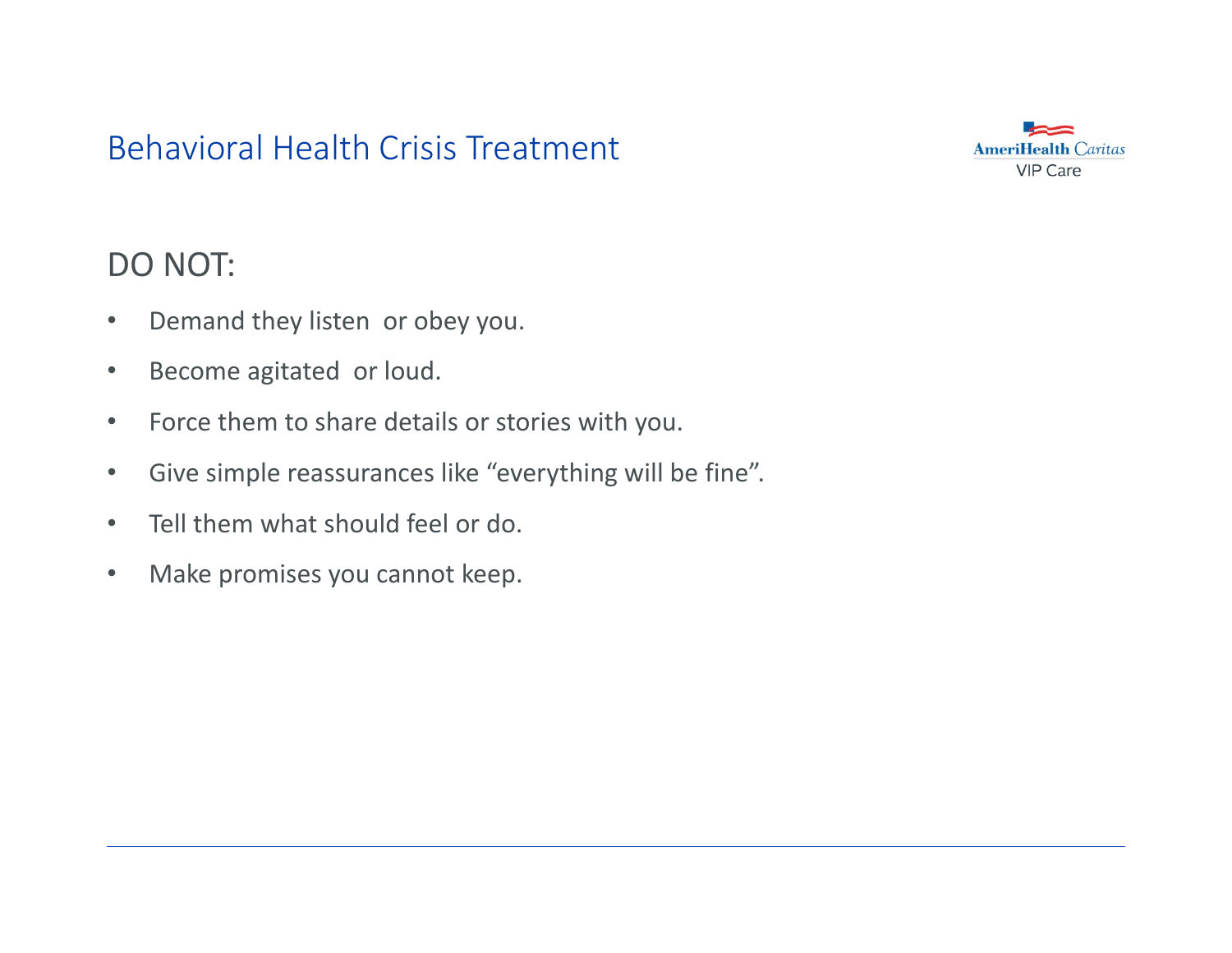#### Behavioral Health – Post Crisis



- 1. Evaluate safety plan; what worked, what did not (avoid blaming, just identify); tweak safety plan as needed.
- 2.Re‐engage member in treatment process.
- 3. Ensure person knows that this does not mean their recovery process is completely derailed; crisis is part of the recovery process and it was expected. Goals is to get back into the plan as soon as possible.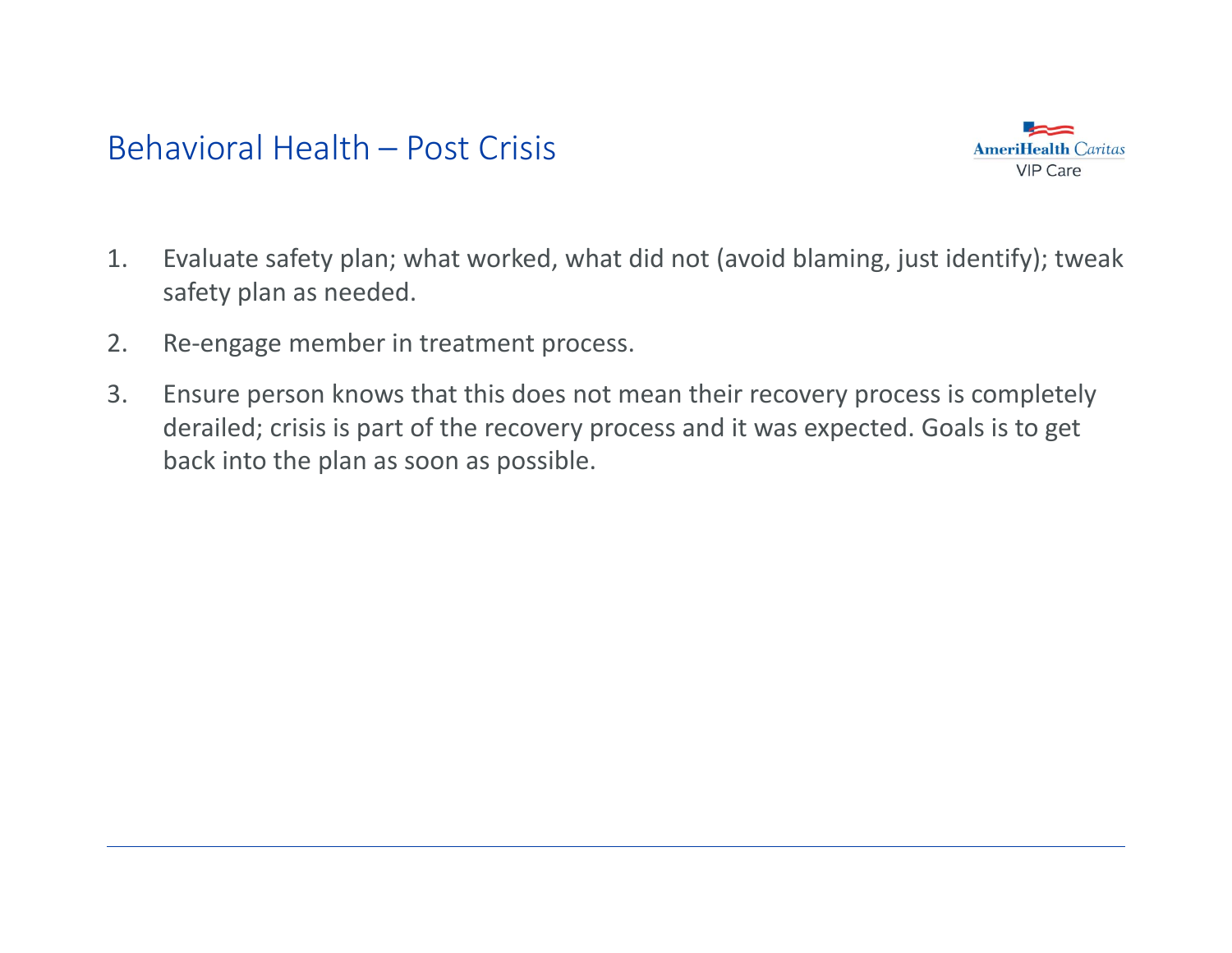#### Person‐Centered Planning



- • The member / caregiver knows their issues best and should be in control of all aspects of treatment planning, including:
	- $\bullet$ Who is on their treatment team.
	- $\bullet$ • Preferred site for appointments and meetings.
	- •Goals and interventions.
	- $\bullet$ What success looks like.
- $\bullet$  Focus is on engaging the member / caregiver and empowering them to lead the treatment team.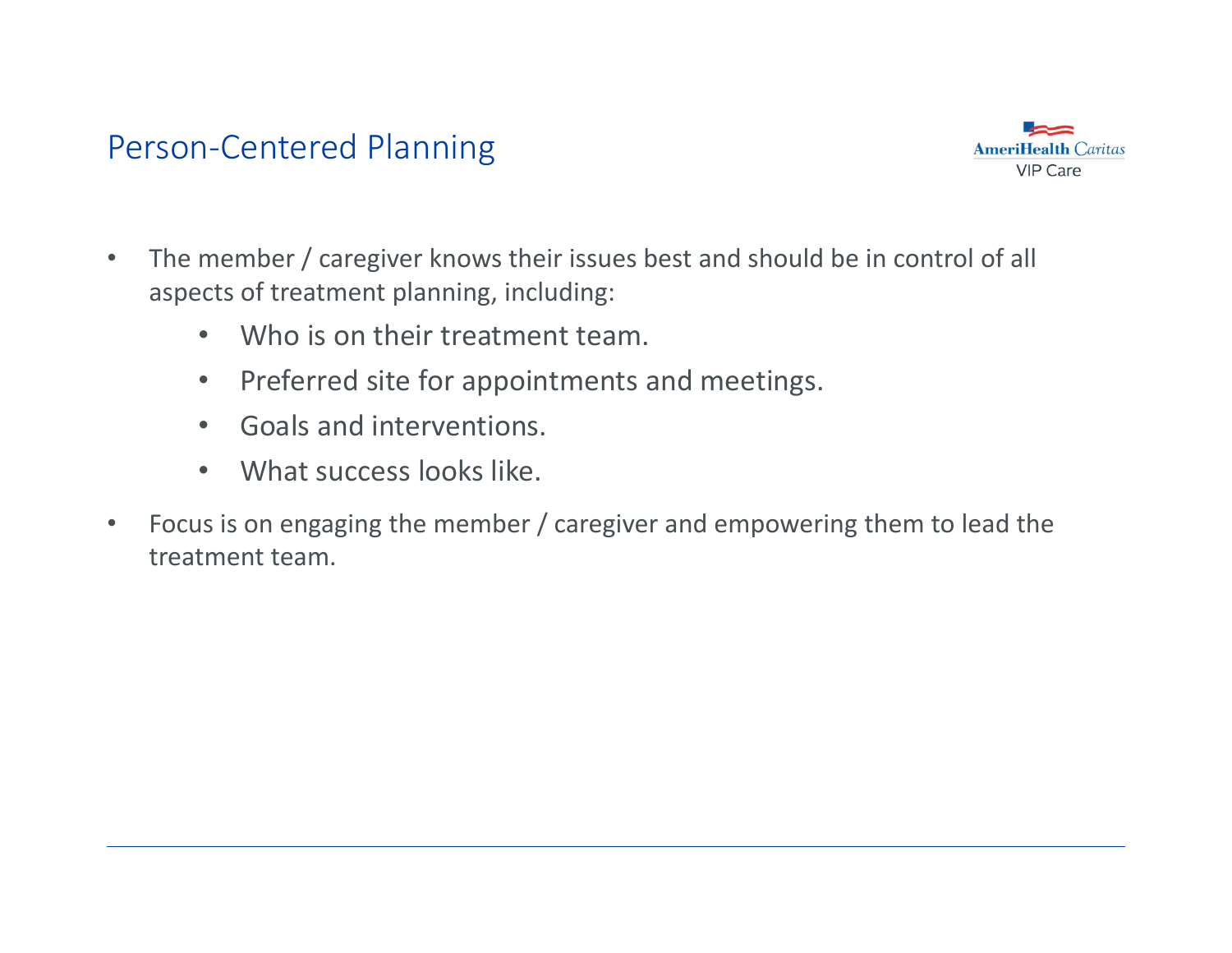#### Self‐Determination



- $\bullet$ Member determines what recovery / success looks like for them.
- $\bullet$  Member / Caregiver knows their situation best and therefore are the best able to identify goals and interventions that will work for them / their family.
- •Empowering individuals to lead their treatment.
- $\bullet$  Providing supports to help the member reach their own vision for success.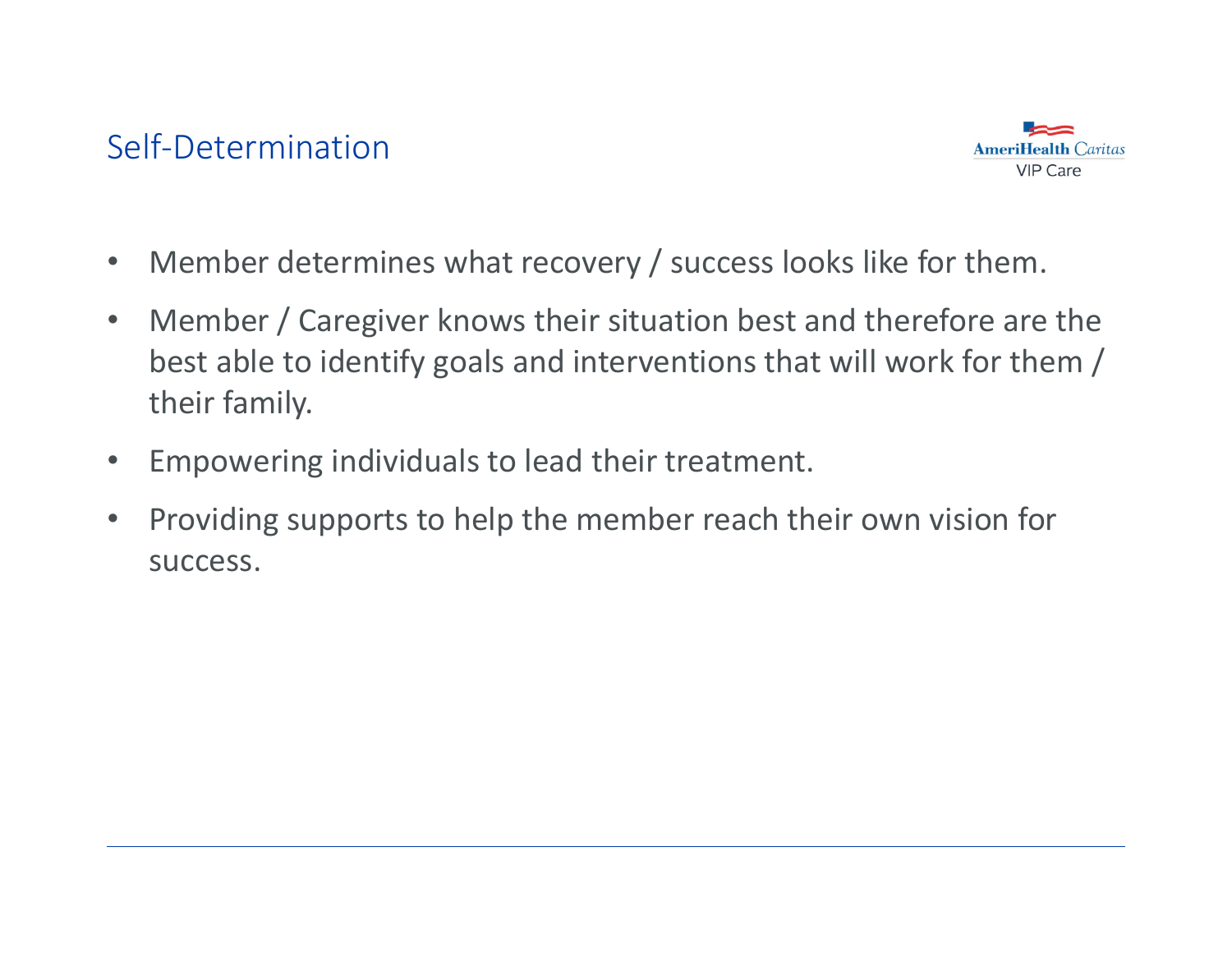# Independent Living Philosophy



- • Belief that people with disabilities have a common history and a shared struggle and that we are a community and culture that will advance further banded together.
- $\bullet$  Emphasis on consumer control – people with disabilities are the best experts on their own needs.
- $\bullet$  People respond better to treatment when they can remain in their community and connected to their natural supports.
- $\bullet$  People with disabilities do not see themselves as problems to be solved and ask only for the same human and civil rights enjoyed by others.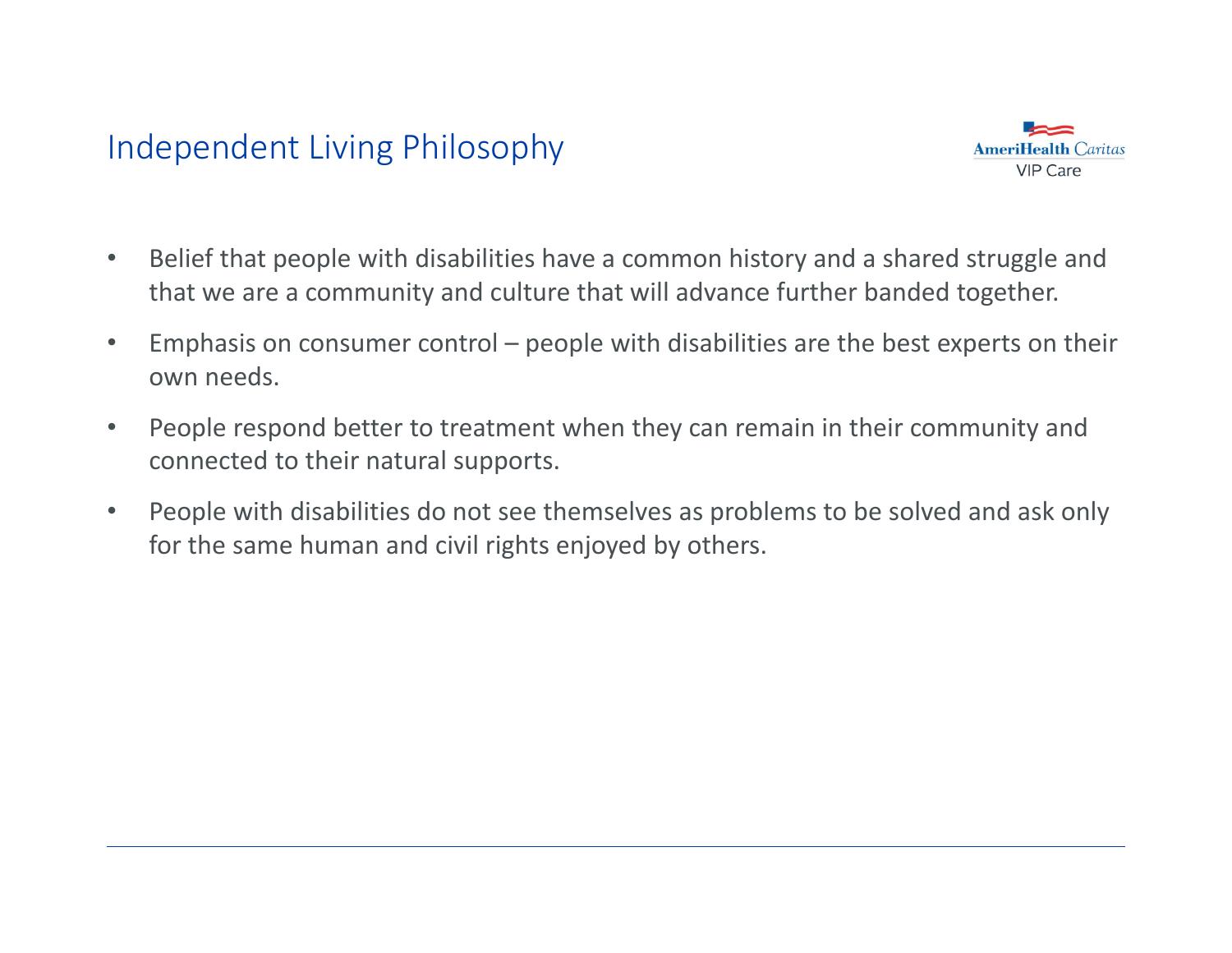# Guiding Principles of the Recovery Model



- •There are many pathways to recovery.
- $\bullet$ Recovery is self‐directed and empowering.
- $\bullet$ Recovery involves a personal recognition of the need for change and transformation.
- $\bullet$ Recovery is holistic.
- $\bullet$ Recovery has cultural dimensions.
- •Recovery exists on a continuum of improved health and wellness.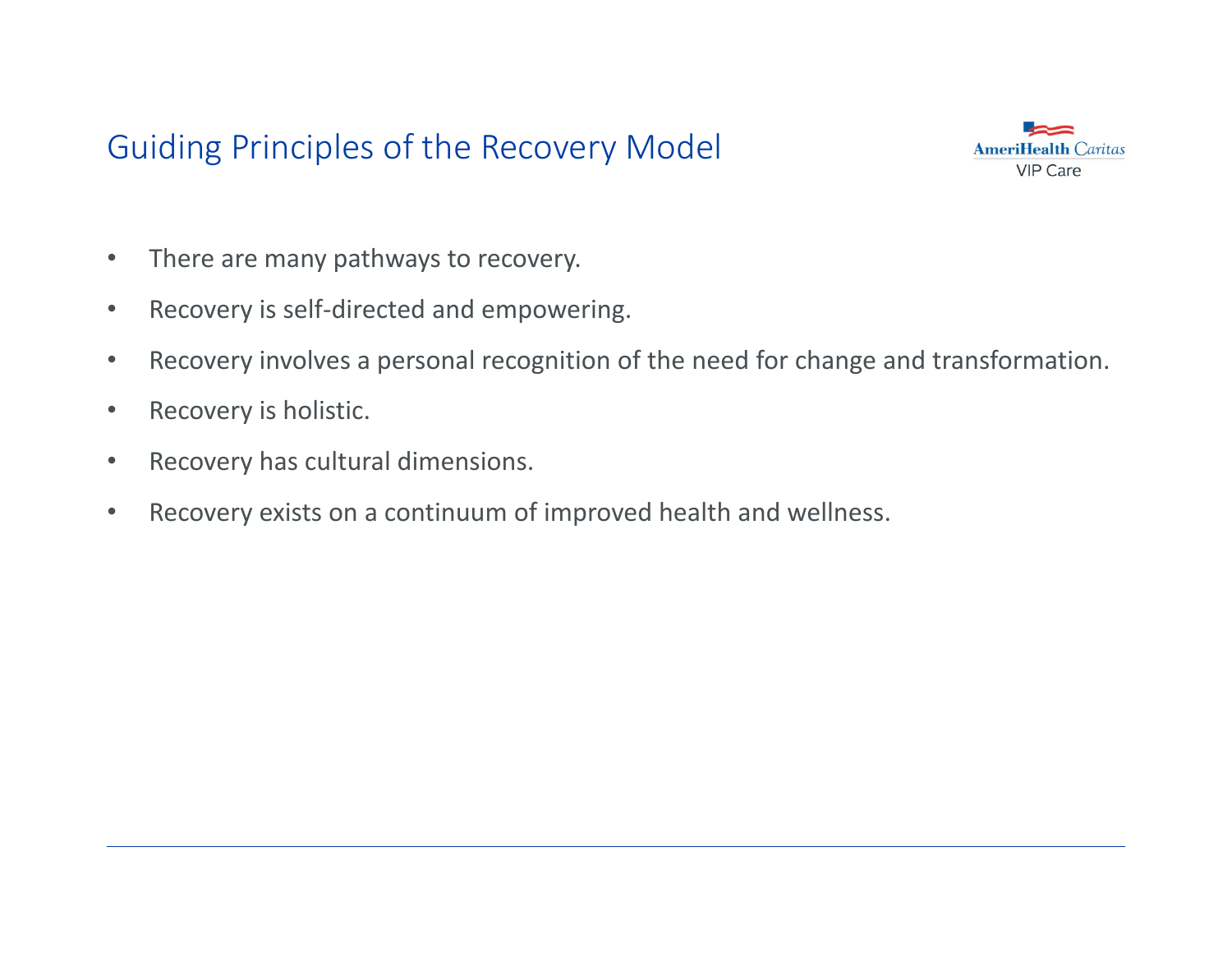# Guiding Principles of the Recovery Model



- •Recovery is supported by peers and allies.
- $\bullet$ Recovery emerges from hope and gratitude.
- $\bullet$ Recovery involves a process of healing and self‐redefinition.
- $\bullet$ Recovery involves addressing discrimination and transcending shame and stigma.
- $\bullet$ Recovery involves (re)joining and (re)building a life in the community.
- $\bullet$ Recovery is a reality. It can, will, and does happen.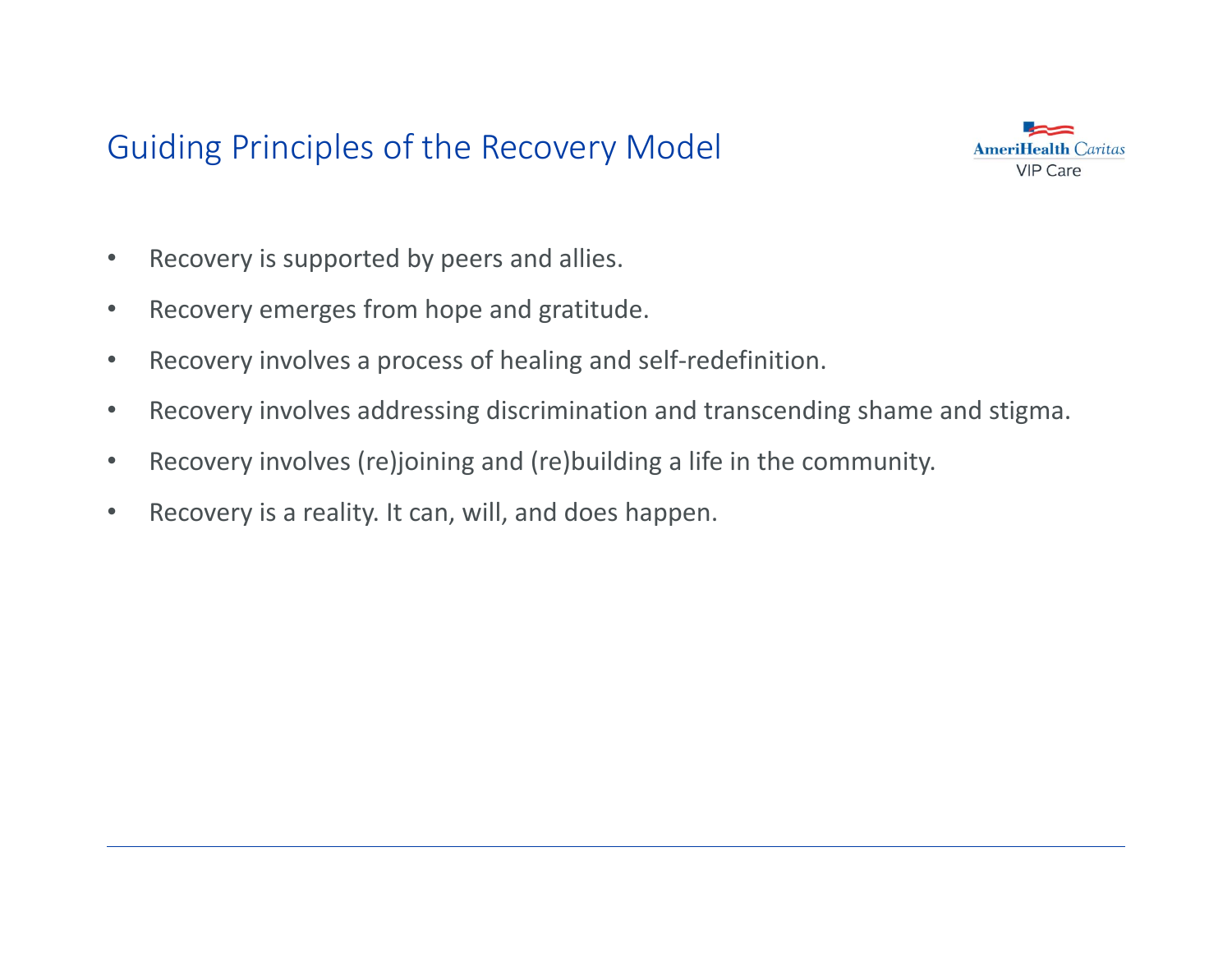

Is it OK to examine a member who uses a wheelchair in the wheelchair, because the member cannot get onto the exam table independently?

**Generally no**. Examining a member in their wheelchair usually is less thorough than on the exam table, and does not provide the member equal medical services.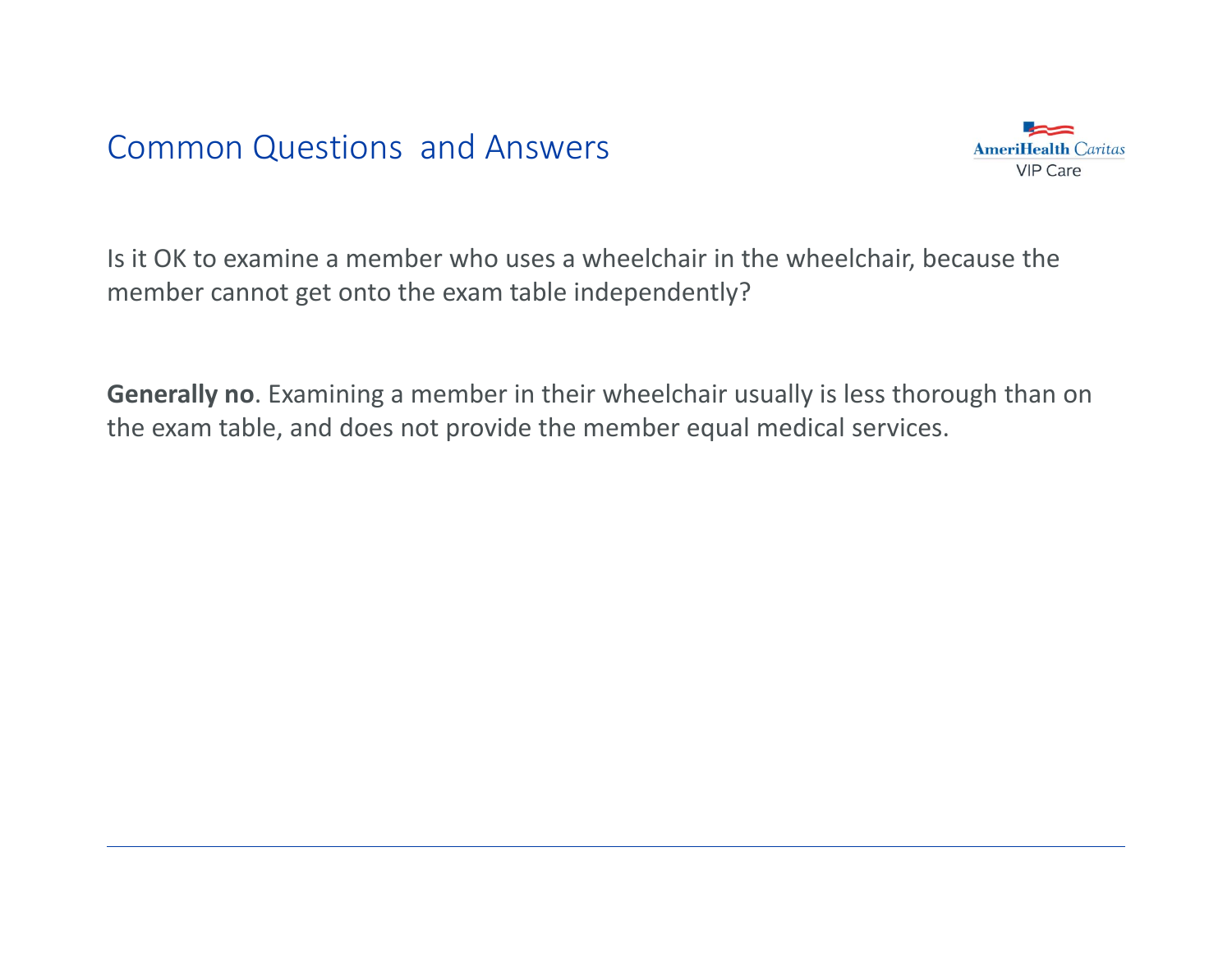

Can I tell a member that I cannot treat her because I don't have accessible medical equipment?

**No.** Providers may not deny service to a member whom you would otherwise serve because she has a disability.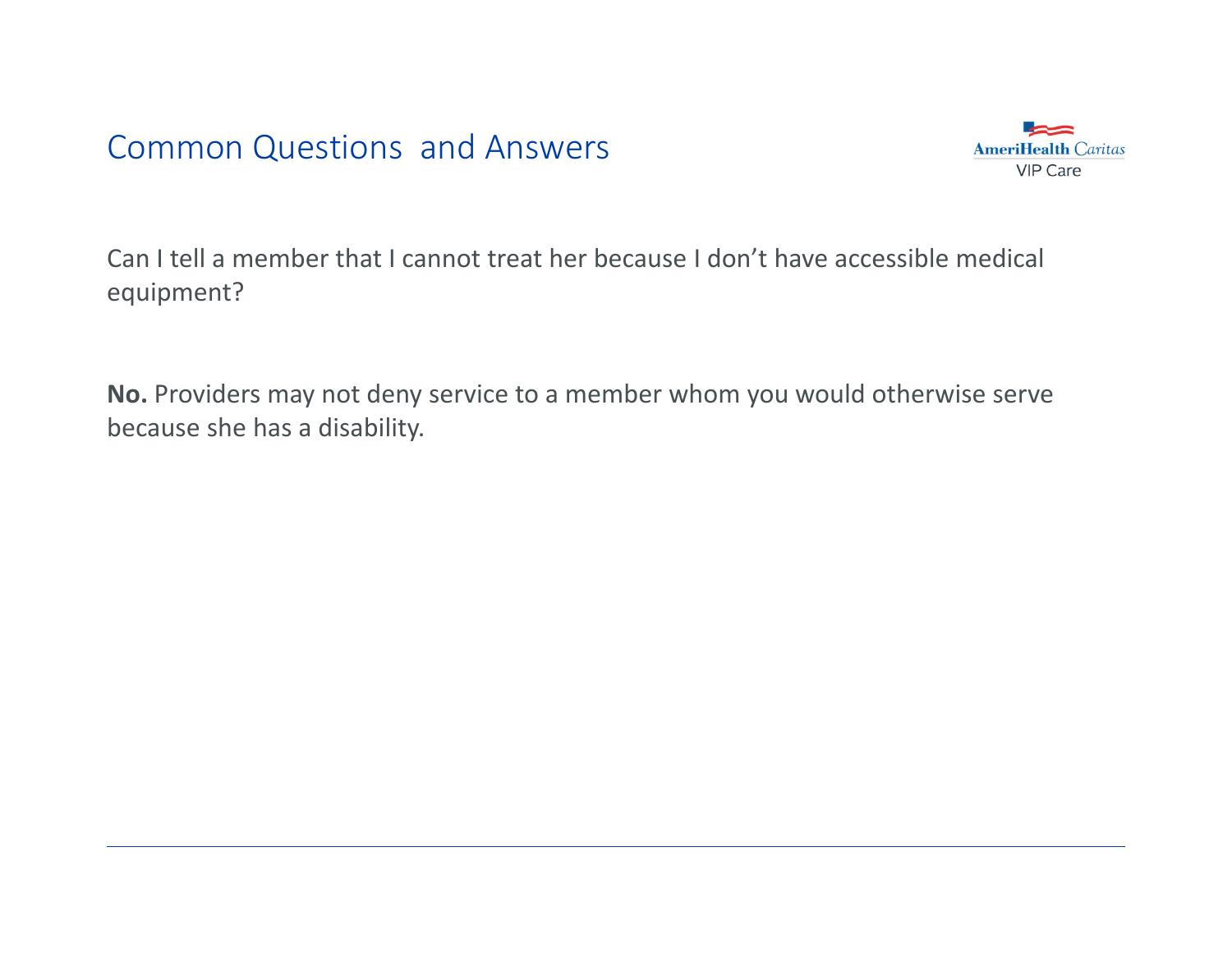

Is it OK to tell a member who has a disability to bring along someone who can help at the exam?

**No.** If a member chooses to bring along a friend or family member to the appointment, they may. However, a member with a disability, just like other individuals, may come to an appointment alone, and the provider must provide reasonable assistance to enable the individual to receive the medical care.

The provider should ask the member if he or she needs any assistance and, if so, what is the best way to help.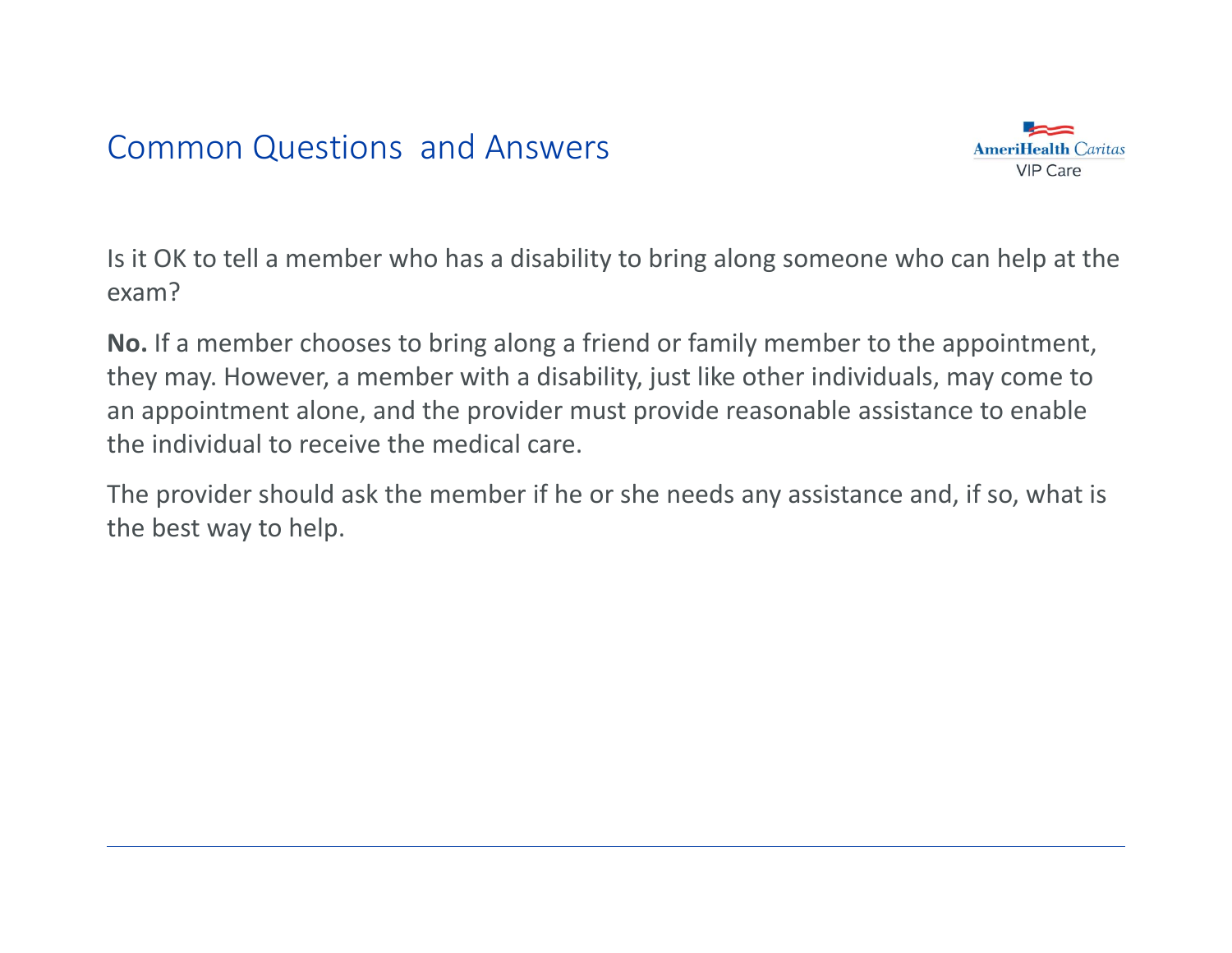

If the member does bring an assistant or a family member, do I talk to the member or the companion? Should the companion remain in the room while I examine the member and while discussing the medical problem or results?

**You should always address the member directly, not the companion, as you would with any other member.** Just because the member has a disability does not mean that he or she cannot speak for him or herself or understand the exam results. It is up to the member to decide whether a companion remains in the room during your exam or discussion with the member.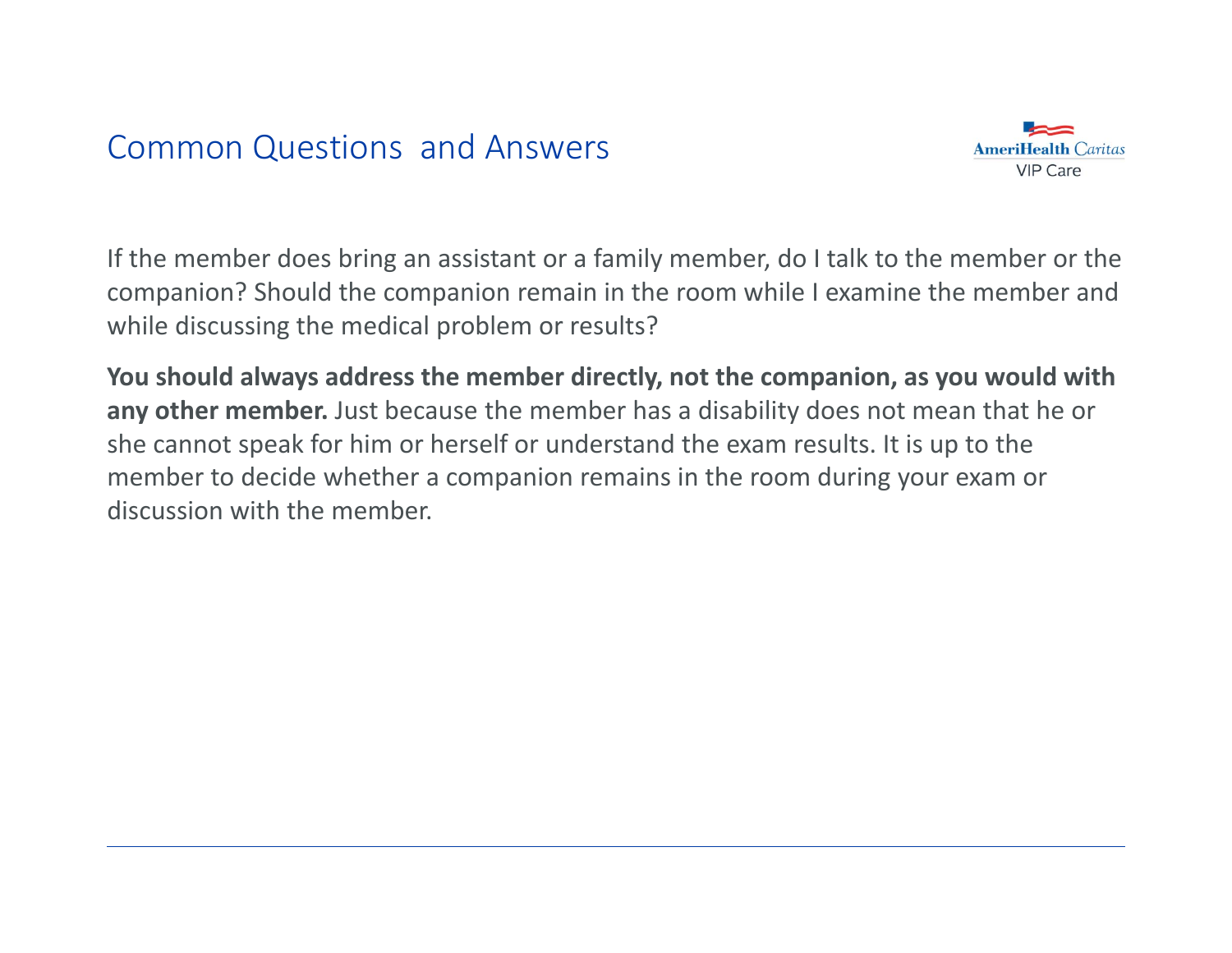

Can I decide not to treat a member with a disability because it takes me longer to examine them, and AmeriHealth Caritas VIP Care won't reimburse me for the additional time?

**No, you cannot refuse to treat a member who has a disability just because the exam might take more of your or your staff's time.** Some examinations take longer than others, for all sorts of reasons, in the normal course of a medical practice.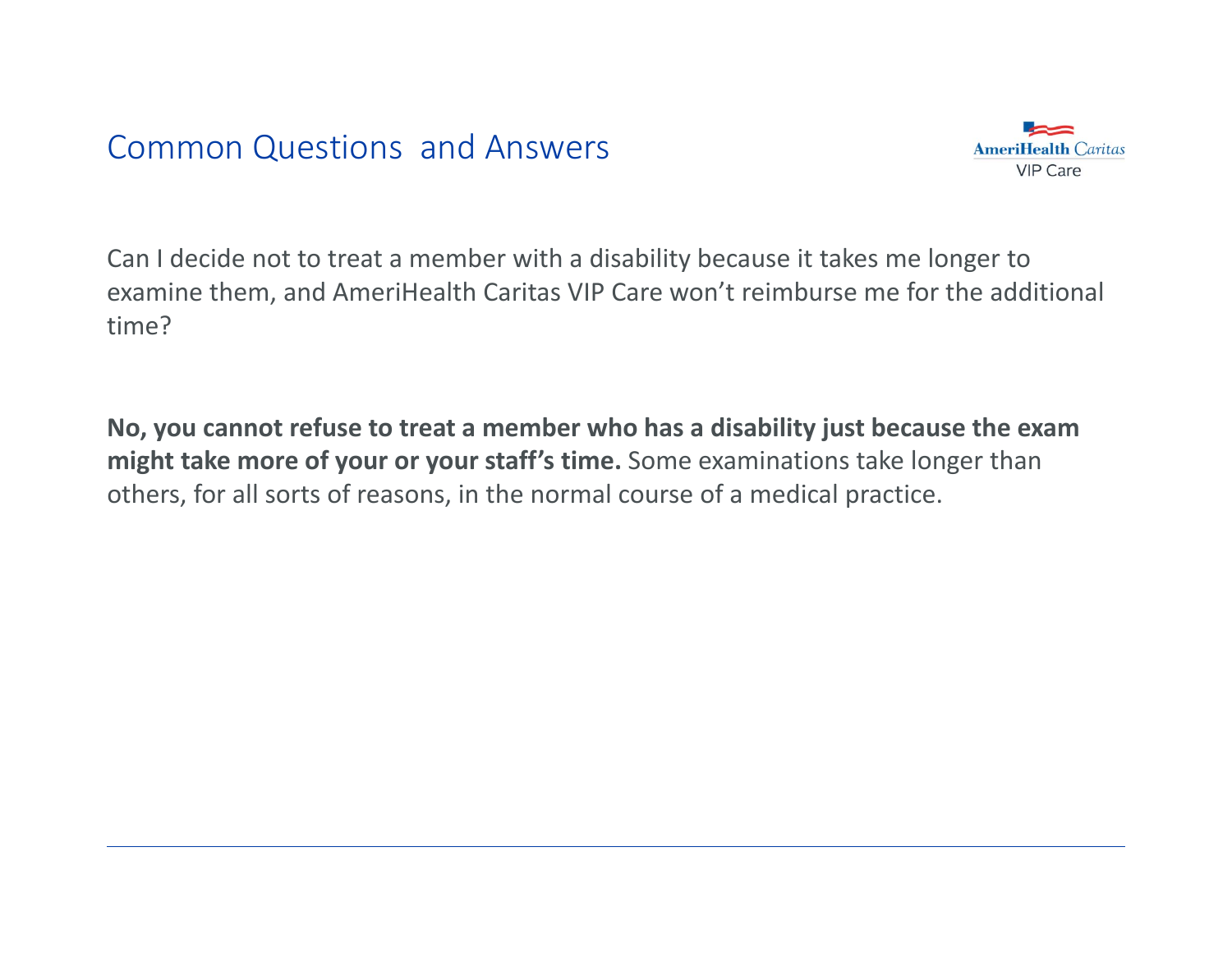

I have an accessible exam table, but if it is in use when a member with a disability comes in for an appointment, is it OK to make the member wait for the room to open up, or else use an exam table that is not accessible?

**Generally, a member with a disability should not wait longer than other members because they are waiting for a particular exam table.** If the member with a disability has made an appointment in advance, the staff should reserve the room with the accessible exam table for that member's appointment. The receptionist should ask each individual who calls to make an appointment if the individual will need any assistance at the examination because of a disability. This way, the medical provider can be prepared to provide the assistance and staff needed. Accessibility needs should be noted in the member's chart so the provider is prepared to accommodate the member on future visits as well.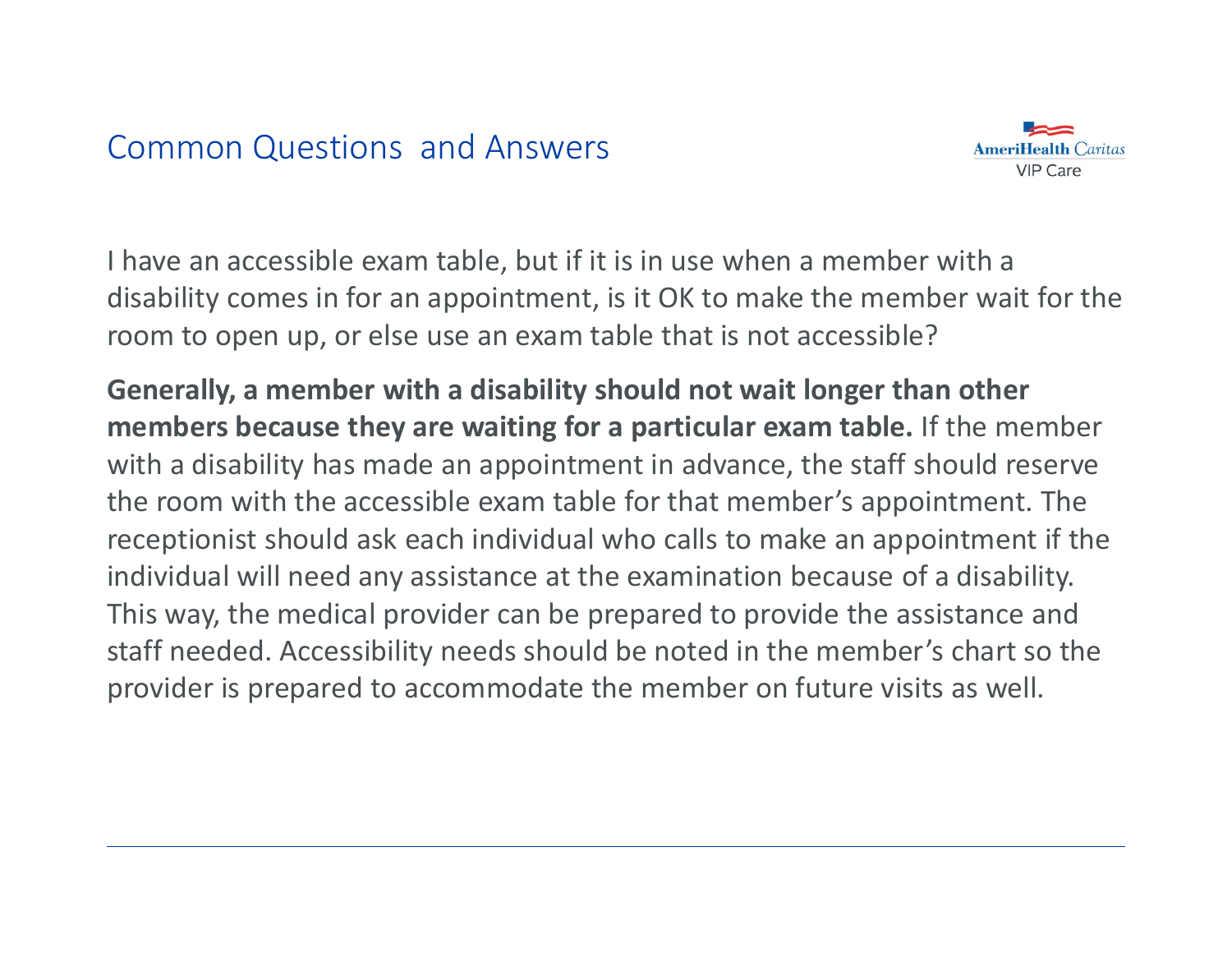

In a doctor's office or clinic with multiple exam rooms, must every examination room have an accessible exam table and sufficient clear floor space next to the exam table?

**Probably not.** The medical care provider must be able to provide its services in an accessible manner to individuals with disabilities. In order to do so, accessible equipment is usually necessary. However, the number of accessible exam tables needed by the medical care provider depends on the size of the practice, the member population, and other factors.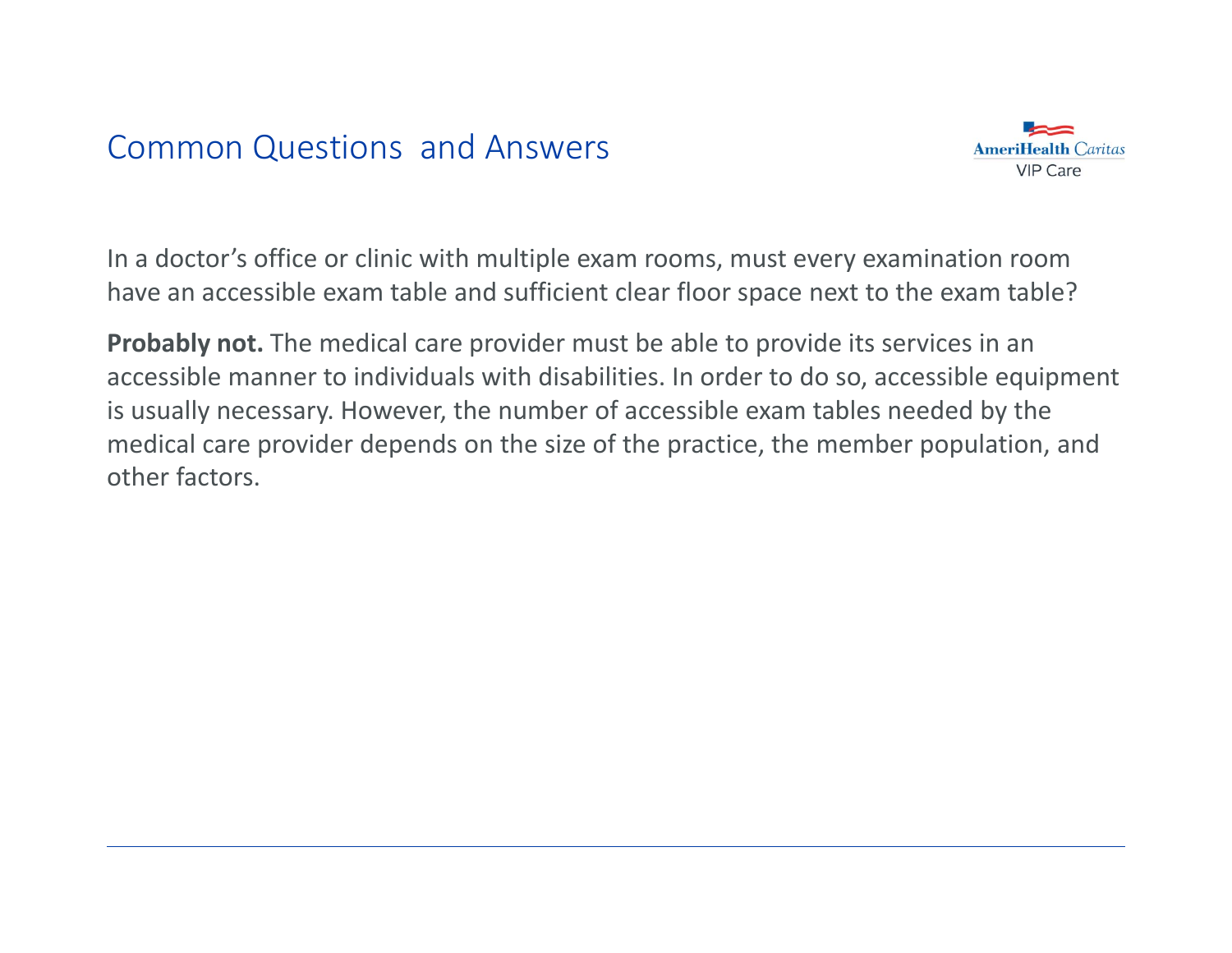

If I lease my medical office space, am I responsible for making sure the examination room, waiting room, and toilet rooms are accessible?

**Yes.** Any private entity that owns, leases or leases to, or operates a place of public accommodation is responsible for complying with Title III of the ADA. Both tenants and landlords are equally responsible for complying with the ADA.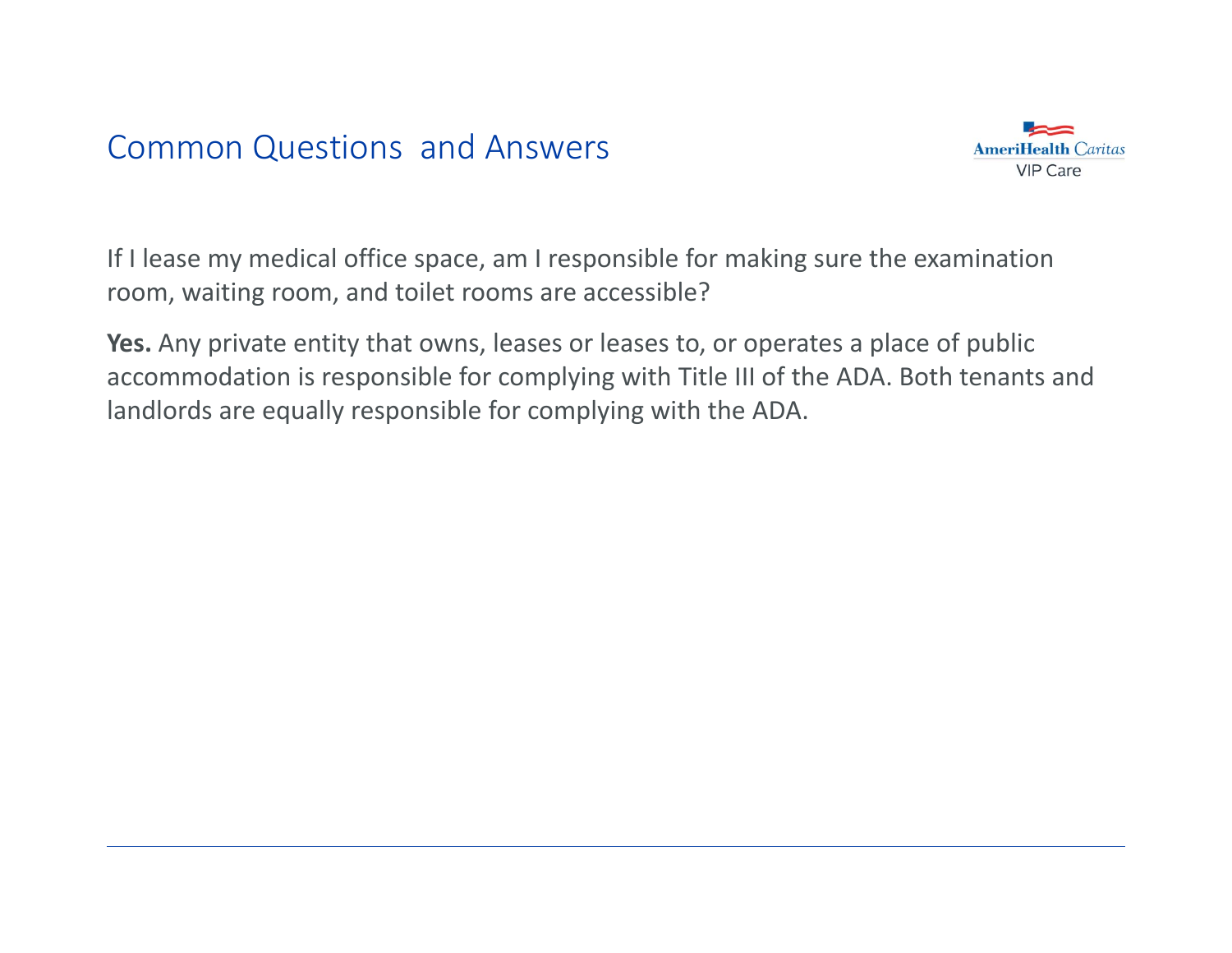

Access to care enables quality of care… and it's the law!

Engage and listen to the consumer – they will often know how to address the barrier

Real access is not just installation!